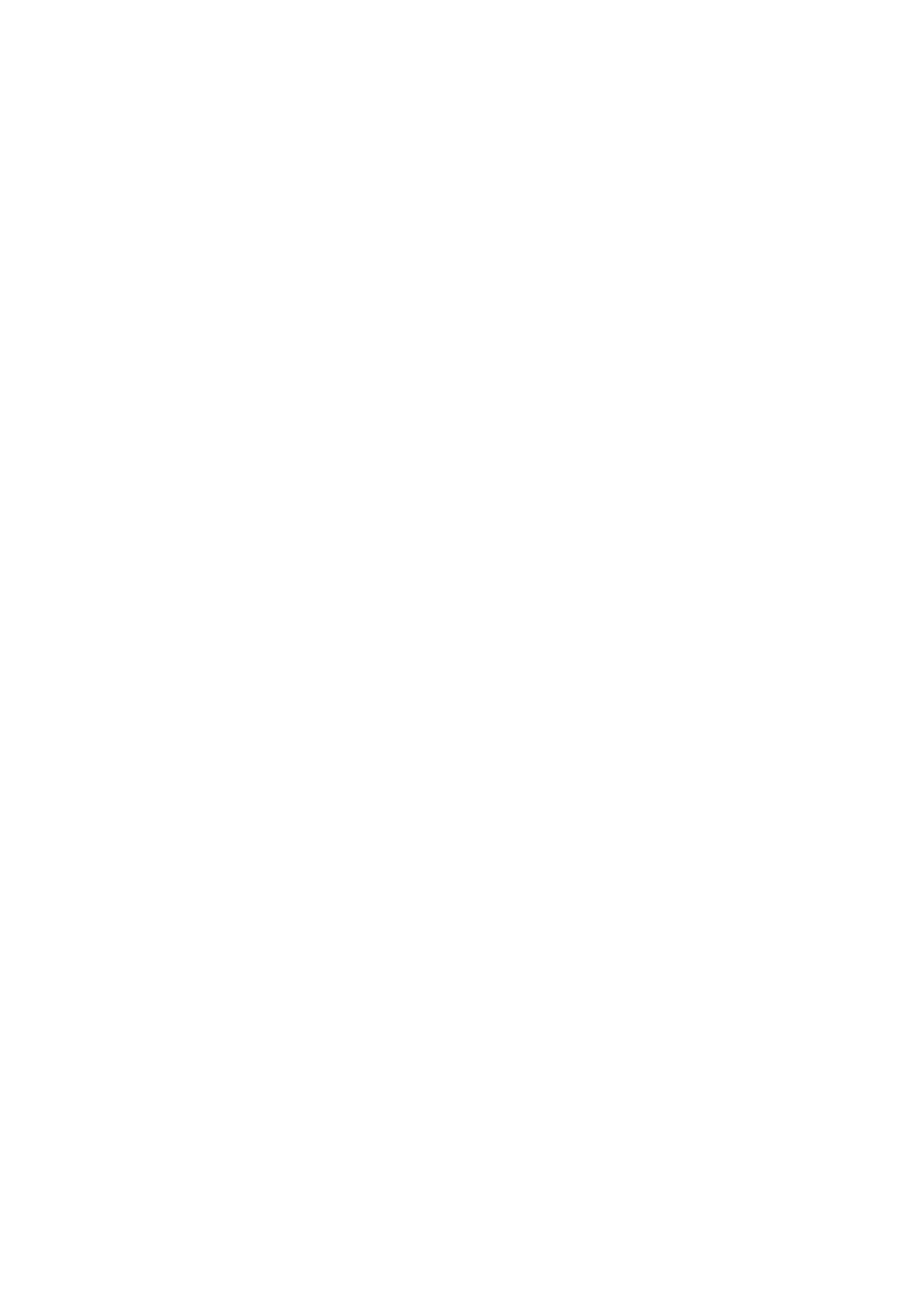#### Abstract

We study the dynamics of Klein-tunneling in single-layer graphene. In particular we compare the numerical transmission probabilities of timedependent wave-packets across a potential barrier with the analytical plane wave time-independent results presented in [\[3\]](#page-23-0).

A strictly stable high-order accurate finite difference scheme for the simulation of time-dependent Klein-tunneling in single-layer graphene is constructed using the Summation-by-Parts–Simultaneous Approximation Term (SBP–SAT) method.

Particle transmission probabilities are obtained for angles of incidence between  $0^{\circ}$  and  $75^{\circ}$ . It is observed that the numerical transmission coefficient decays with an increasing angle of incidence, which does not agree with the analytical stationary results. Experiments with different wavepacket sizes indicate that localization is not responsible for the discrepancy; thus it must be caused by time-dependence. This suggests that time-dependent models are essential even for a qualitative understanding of Klein-tunneling in graphene.

Keywords: Klein-tunneling · Single-layer graphene · Massless Dirac fermions · High-order finite difference methods · SBP-SAT.

# Contents

| 1              | Introduction                                                                      | $\bf{2}$    |  |  |  |  |  |  |  |
|----------------|-----------------------------------------------------------------------------------|-------------|--|--|--|--|--|--|--|
| $\overline{2}$ | The equation<br>2.1<br>2.2                                                        | 3<br>3<br>4 |  |  |  |  |  |  |  |
| 3              | The 1-D Problem                                                                   | 4           |  |  |  |  |  |  |  |
|                | 3.1                                                                               | 5           |  |  |  |  |  |  |  |
|                | 3.2                                                                               | 6           |  |  |  |  |  |  |  |
|                | 3.3                                                                               | 7           |  |  |  |  |  |  |  |
|                |                                                                                   | 8           |  |  |  |  |  |  |  |
|                | 3.4                                                                               | 9           |  |  |  |  |  |  |  |
|                | 3.5<br>Simulations of Klein-tunneling $\ldots \ldots \ldots \ldots \ldots \ldots$ | 10          |  |  |  |  |  |  |  |
| $\mathbf 4$    | The 2-D Problem                                                                   | 12          |  |  |  |  |  |  |  |
|                | 4.1                                                                               | 12          |  |  |  |  |  |  |  |
|                | 4.2                                                                               | 13          |  |  |  |  |  |  |  |
|                | 4.3                                                                               | 14          |  |  |  |  |  |  |  |
|                |                                                                                   | 15          |  |  |  |  |  |  |  |
|                | 4.4                                                                               | 18          |  |  |  |  |  |  |  |
|                | 4.5                                                                               | 18          |  |  |  |  |  |  |  |
| 5              | Conclusion                                                                        | 21          |  |  |  |  |  |  |  |
| 6              | Acknowledgments                                                                   |             |  |  |  |  |  |  |  |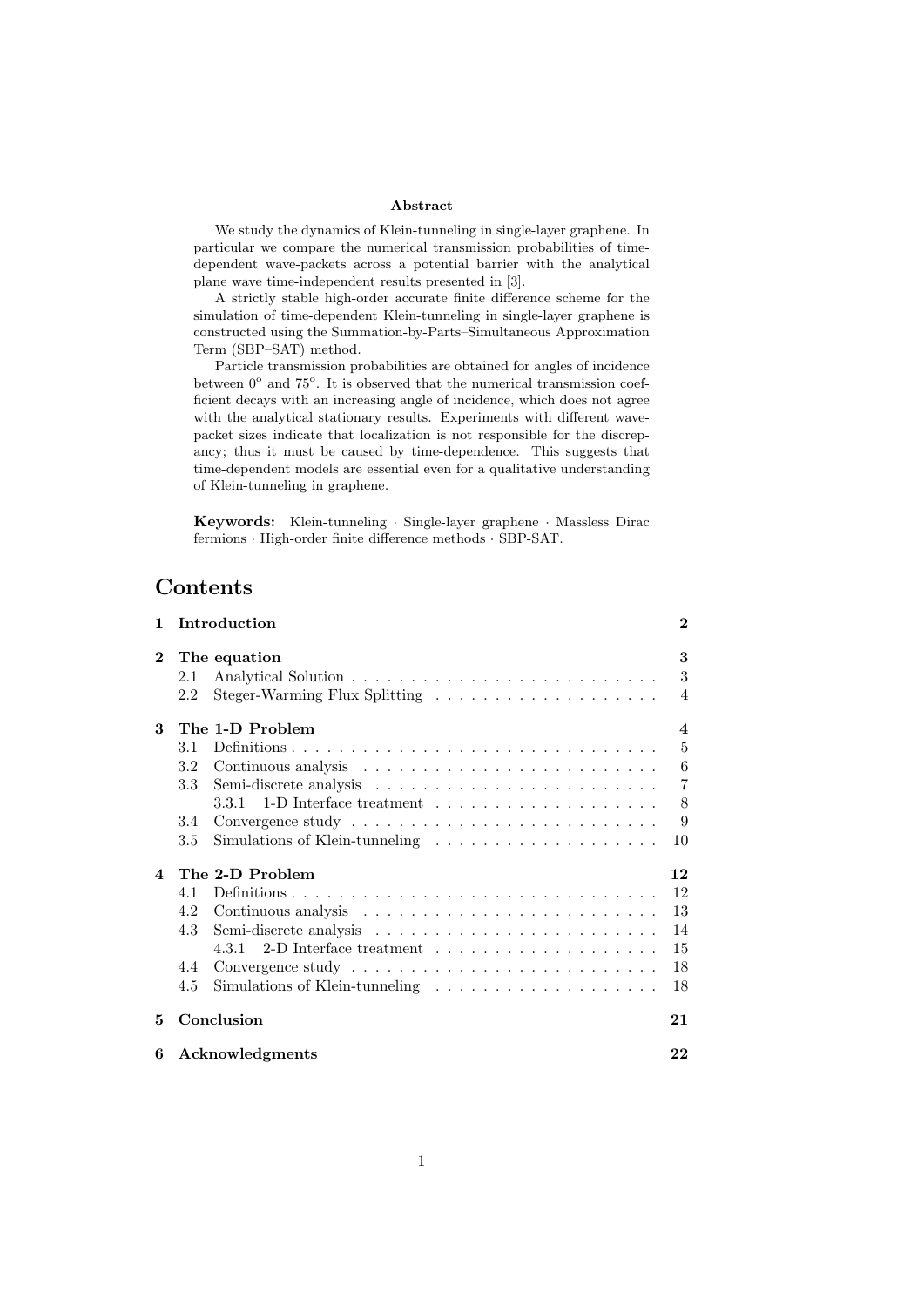# <span id="page-3-0"></span>1 Introduction

The tunnel effect of a particle traveling through a potential barrier is a well-known phenomenon in quantum mechanics. When modeled with the nonrelativistic Schrödinger equation, the probability that a particle crosses the barrier decays exponentially with the increase of the width and height of the barrier. However, if relativistic effects are taken into account, and instead one uses the massive Dirac equation to model this phenomenon, then the particle travels through the potential barrier with a certain probability which does not tend to zero regardless of the width and the potential height of the barrier [\[1\]](#page-23-2). This effect is called Klein-tunneling, after being theoretically described by Oskar Klein, a Swedish physicist, in 1929. See the illustration in Figure [1](#page-3-1) for a conceptual description of a possible setting for Klein-tunneling.

<span id="page-3-1"></span>

Figure 1: Illustration of a particle with energy  $E$  and momentum  $k$  traveling towards a potential barrier greater than its own energy, figure from [\[3\]](#page-23-0).

Recent research has predicted this phenomenon for massless Dirac fermions in single-layer graphene. The 2-D honeycomb lattice structure of single-layer graphene is a possible physical environment for testing Klein-tunneling experimentally and the behavior of this type of fermions in this context can be modeled by the equation

$$
i\hbar\psi_t = -i\hbar\nu_F\hat{\boldsymbol{\sigma}}\cdot\nabla\psi + V_0\psi,
$$
\n(1.1)

<span id="page-3-2"></span>which is further described in the next section.

The aim of this work is to study the dynamics of Klein-tunneling in singlelayer graphene by solving a time-dependent problem with an efficient numerical method and then to compare the results with the theoretical plane wave time-independent results presented in [\[3\]](#page-23-0). Our report describes one method to numerically simulate dynamical fermions as wave-packets, by solving [\(1.1\)](#page-3-2). An analysis of the transmission probability of fermions across a potential barrier as a function of angle of incidence is also presented.

The numerical simulations are performed using a Summation-by-Parts– Simultaneous Approximation Term (SBP–SAT) finite difference scheme as the discretization method for the spatial domain and a fourth order Runge-Kutta method for time-integration. There are several reasons to use SBP–SAT. Firstly, the summation-by-parts property of SBP operators, combined with the SAT boundary treatment, leads to discrete energy estimates that mimic the continuous energy estimates, and strict stability of the scheme can be proven. Moreover, the existence of high-order accuracy SBP operators provides a practical way of attaining a global high-order convergence rate. This proves to be crucial since high-order of accuracy schemes yield low dispersion errors, which makes them adequate for propagating disturbances over long distances. Additionally, by using SBP–SAT, important properties of a single-block configuration, such as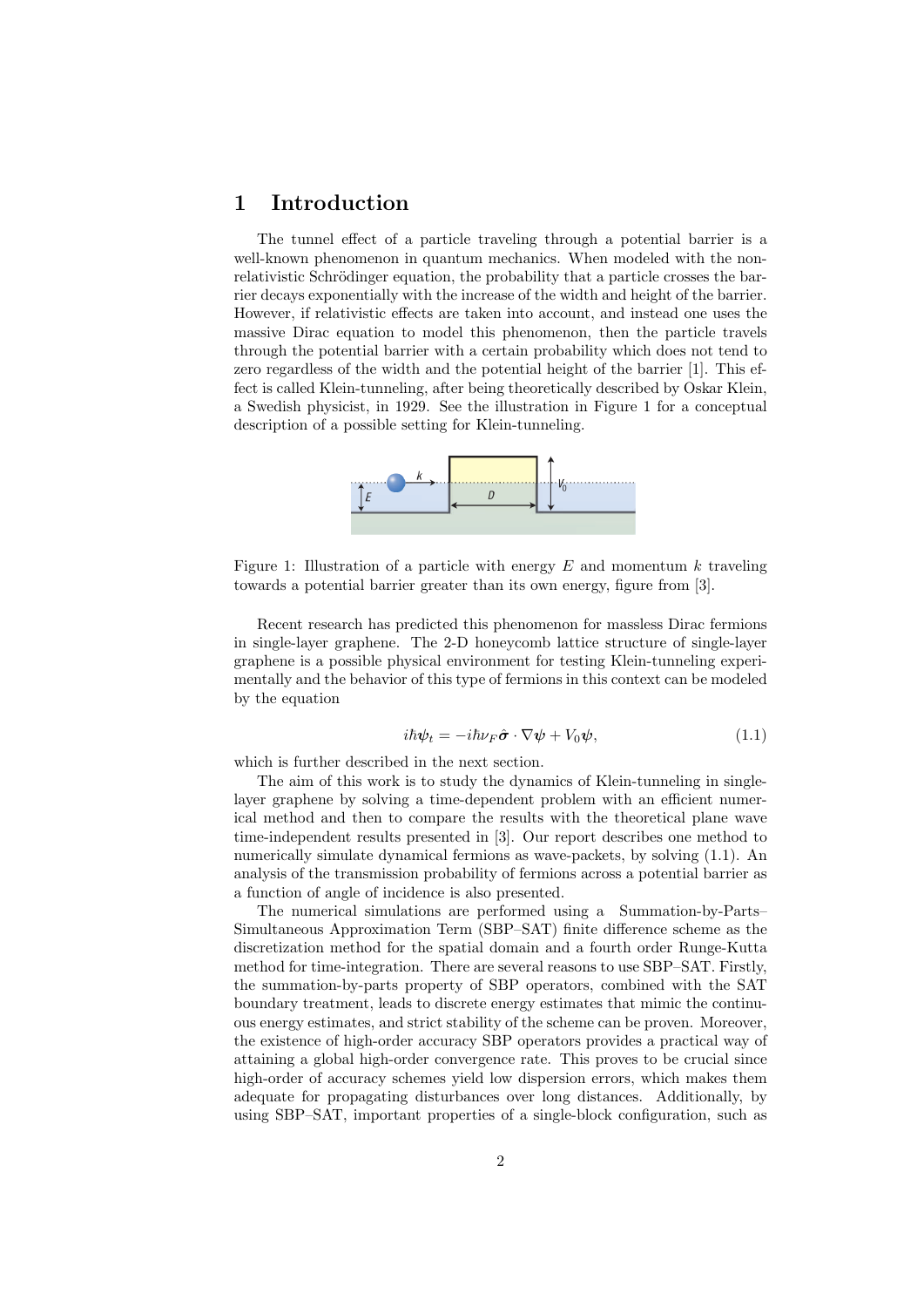strict stability and accuracy, are preserved upon extension to multi-block geometries. The method has also been used previously to successfully simulate similar effects for massive Dirac fermions, see for example [\[2\]](#page-23-3).

This report contains five sections. In the second section, the Equation [\(1.1\)](#page-3-2) describing massless Dirac fermions in single-layer graphene is contextualized and analytical solutions for the plane wave case are derived. The third section contains the complete problem set-up in a 1-D domain, with an analysis of both well-posedness and error convergence rates for SBP operators of several orders of accuracy. In addition, numerical simulations of Klein-tunneling are performed and the results are compared to those obtained in [\[3\]](#page-23-0). The fourth section expands the definitions and analysis in the third section to two dimensions. In the fifth and final section, some conclusions regarding the results are drawn.

# <span id="page-4-0"></span>2 The equation

Due to graphene's particular material properties, charge carriers near the Fermi energy behave like 2-D massless relativistic particles (Dirac fermions), its energy being described by the linear dispersion relation

$$
E = \hbar ||\mathbf{k}|| \nu_F,\tag{2.1}
$$

where k is the wavevector and  $\nu_F \approx 10^6 \, ms^{-1}$  is the Fermi velocity. As a consequence, at low energies, the electrons in single-layer graphene can be described by the Dirac-like equation

<span id="page-4-2"></span>
$$
i\hbar\psi_t = -i\hbar\nu_F\hat{\boldsymbol{\sigma}}\cdot\nabla\psi + V_0\psi,\tag{2.2}
$$

where  $\hat{\sigma} = (\sigma_x, \sigma_y)$  is the 2-D vector of Pauli matrices

<span id="page-4-3"></span>
$$
\sigma_x = \begin{bmatrix} 0 & 1 \\ 1 & 0 \end{bmatrix}, \ \sigma_y = \begin{bmatrix} 0 & -i \\ i & 0 \end{bmatrix},
$$

and  $V_0$  is the height of the potential barrier.

Considering a rectangular subdomain of  $\mathbb{R}^2$ ,

$$
\Omega_{w,s}^{e,n} = \left\{ (x,y) \in \mathbb{R}^2 : w \le x \le e \; ; s \le y \le n \right\},\
$$

the equation [\(2.2\)](#page-4-2) describing massless Dirac fermions takes the form

$$
\psi_t + A\psi_x + B\psi_y = -(i/\hbar)V_0\psi, \quad t \ge 0, \quad (x, y) \in \Omega_{w, s}^{e, n}, \tag{2.3}
$$

where

$$
A = \begin{bmatrix} 0 & \nu_F \\ \nu_F & 0 \end{bmatrix}, B = \begin{bmatrix} 0 & -i\nu_F \\ i\nu_F & 0 \end{bmatrix}.
$$

## <span id="page-4-1"></span>2.1 Analytical Solution

<span id="page-4-4"></span>For the case of a particle free in space, that is, in the absence of a potential, when  $V_0 = 0$ , solutions to [\(2.3\)](#page-4-3) can be found if we consider  $\psi$  to be a 2-D plane wave, whose general form is

$$
\psi(r,t) = \psi_0 e^{i(\mathbf{k} \cdot \mathbf{r} - \omega t)},\tag{2.4}
$$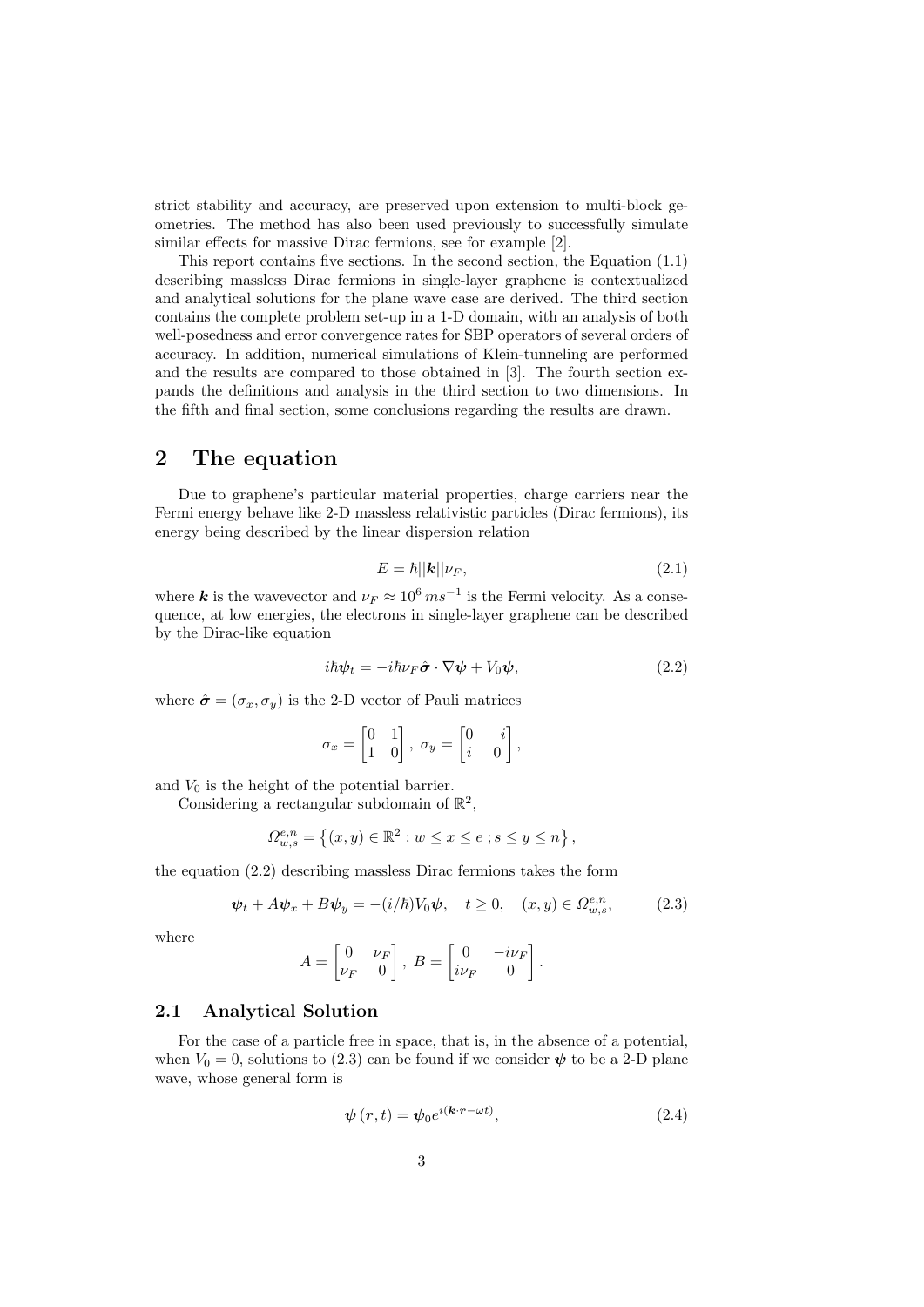where  $\bm{r} = (x, y), \, \bm{\psi}_0 = \left(\psi_0^{(1)}, \psi_0^{(2)}\right)$ ,  $\bm{k} = (k^{(1)}, k^{(2)})$  denotes the wave vector and  $\omega$  is the angular frequency. Moreover, for a plane wave with Fermi velocity  $\nu_F$ , these two latter physical quantities are related by the dispersion relation

$$
\omega^2 = \nu_F^2 \left( k^{(1)^2} + k^{(2)^2} \right). \tag{2.5}
$$

<span id="page-5-2"></span>Plugging the general 2-D plane wave expression  $(2.4)$  into Eq.  $(2.3)$  and solving for  $\psi$ , we arrive at a linear system which, bearing in mind the dispersion relation [\(2.5\)](#page-5-2), yields two possible solutions

case I:  $\omega = -\nu_F \sqrt{k^{(1)^2} + k^{(2)^2}}$ 

$$
\Rightarrow \psi(r,t) = \begin{bmatrix} 1 \\ -\frac{k^{(1)}+ik^{(2)}}{\sqrt{k^{(1)^2}+k^{(2)^2}}} \end{bmatrix} e^{i\left(k \cdot r + \nu_F \sqrt{k^{(1)^2}+k^{(2)^2}}t\right)};
$$
(2.6)

case II:  $\omega = +\nu_F \sqrt{k^{(1)^2} + k^{(2)^2}}$ 

$$
\Rightarrow \psi(r,t) = \begin{bmatrix} 1 \\ \frac{k^{(1)} + ik^{(2)}}{\sqrt{k^{(1)^2} + k^{(2)^2}}} \end{bmatrix} e^{i\left(k \cdot r - \nu_F \sqrt{k^{(1)^2} + k^{(2)^2}}t\right)}.
$$
 (2.7)

# <span id="page-5-0"></span>2.2 Steger-Warming Flux Splitting

The matrices A and B in the system [\(2.3\)](#page-4-3) are Hermitian, i.e.  $A = A^*$  and  $B = B^*$ . Thus, they can be diagonalized by the unitary similarity transformations  $T_A$  and  $T_B$ , respectively, that is, we can write

$$
A = T_A A_A T_A^*, \quad B = T_B A_B T_B^*,
$$

where  $\Lambda_A = diag(-\nu_F, +\nu_F) = \Lambda_B$ , since  $\sigma(A) = {\pm \nu_F} = \sigma(B)$ , and

$$
T_A = \frac{1}{\sqrt{2}} \begin{bmatrix} -1 & 1 \\ 1 & 1 \end{bmatrix}, \quad T_B = \frac{1}{\sqrt{2}} \begin{bmatrix} -i & 1 \\ i & 1 \end{bmatrix}.
$$

We can use the *Steger-Warming* flux splitting to split  $A$  and  $B$  into positive and negative parts,  $A = A_+ + A_-$  and  $B = B_+ + B_-$  by defining

$$
A_{\pm} = T_A^* \left( \frac{A_A \pm |A_A|}{2} \right) T_A, \quad B_{\pm} = T_B^* \left( \frac{A_B \pm |A_B|}{2} \right) T_B.
$$

Note that  $A_+$  and  $B_+$  are Hermitian positive semidefinite (HPSD), while  $A_$ and B<sup>−</sup> are Hermitian negative semidefinite (HNSD). This splitting will prove to be very useful to conveniently define appropriate boundary conditions for our problem.

# <span id="page-5-1"></span>3 The 1-D Problem

In one dimension, the equation describing massless Dirac fermions in single layer graphene can be written

$$
\psi_t + A\psi_x = -(i/\hbar)V_0\psi.
$$
\n(3.1)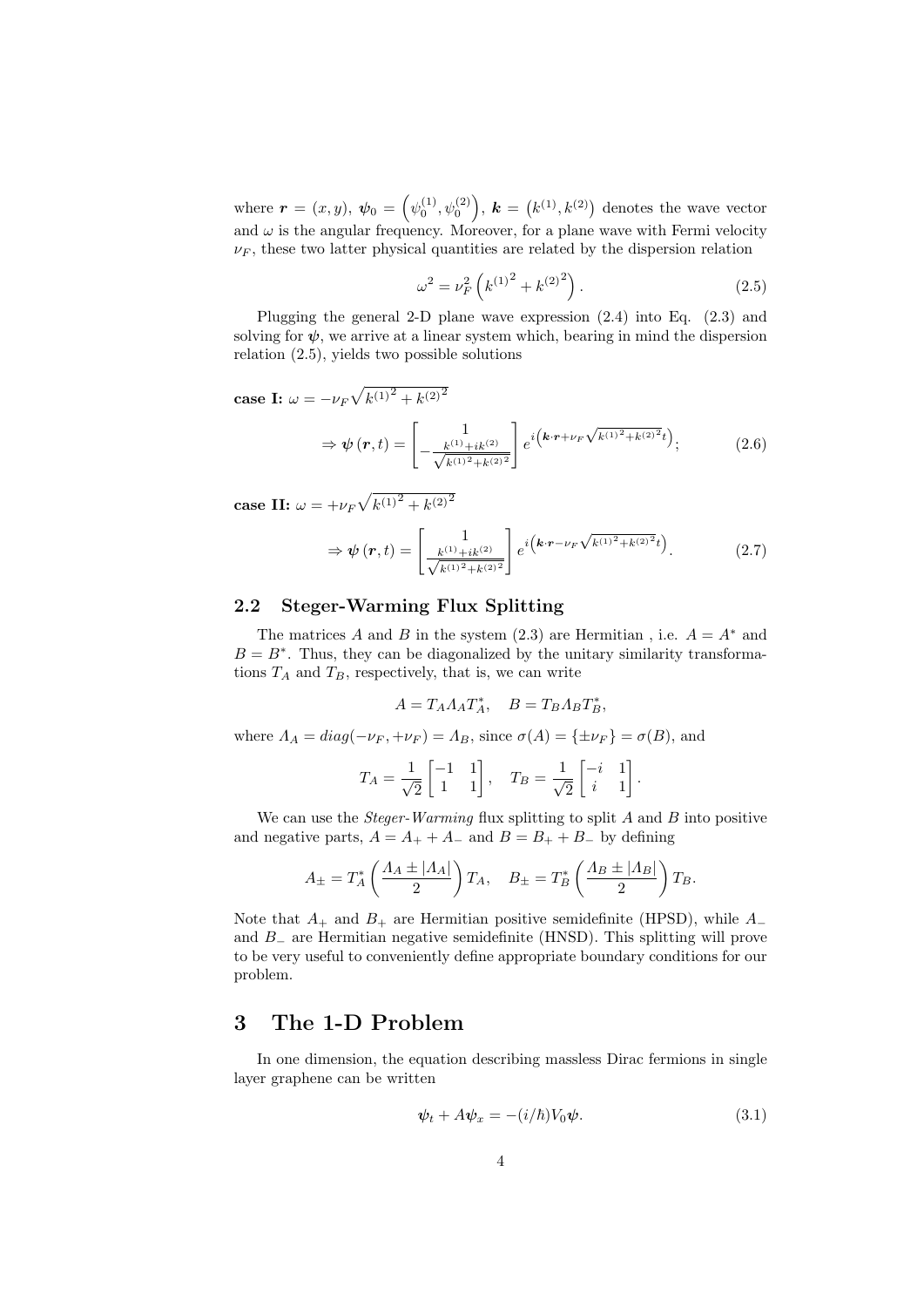<span id="page-6-1"></span>Considering the domain  $\Omega = [0, 1]$  and bearing in mind the Steger-Warming flux splitting defined in Section [2.2,](#page-5-0) we can impose boundary conditions on the ingoing characteristic variables by specifying  $A_+\psi$  and  $A_-\psi$  at the left and right boundaries, respectively. We then obtain the 1-D problem

$$
\begin{cases}\n\psi_t + A\psi_x = -(i/\hbar)V_0\psi, & x \in \Omega, \quad t > 0, \\
A_+\psi = A_+ g_0(t), & x = 0, \quad t \ge 0, \\
A_-\psi = A_- g_N(t), & x = 1, \quad t \ge 0, \\
\psi = f, & x \in \Omega, \quad t = 0,\n\end{cases}
$$
\n(3.2)

where  $g_0$  and  $g_N$  are, respectively, the data corresponding to the left and right boundaries.

#### <span id="page-6-0"></span>3.1 Definitions

Before we start analyzing problem [\(3.2\)](#page-6-1), some definitions are needed.

Let  $u, v \in L^2[0,1]$ , where  $u = [u^{(1)}, u^{(2)}]^T$ ,  $v = [v^{(1)}, v^{(2)}]^T$  are complexvalued vector functions with 2 components, and let  $\mathbf{u}^*$  denote the Hermitian transpose of **u**. Let the inner product be defined by  $(u, v) = \int_0^1 u^* v \, dx$ , and let the corresponding norm be  $||u||^2 = (u, u)$ . The domain  $\Omega = [0, 1]$  is discretized with an equidistant grid  ${x_i}_{i=0}^N$ , such that

$$
x_i = ih, \quad i = 0, 1, ..., N, \quad h = \frac{1}{N}.
$$

The approximate solution at gridpoint  $x_i$  is a  $(2 \times 1)$  vector  $\boldsymbol{v}_i = \left[v_i^{(1)}, v_i^{(2)}\right]^T$ and the discrete solution vector is

$$
\pmb{v} = \left[v_0^{(1)}, v_1^{(1)}, ..., v_N^{(1)}, v_0^{(2)}, ..., v_N^{(2)}\right]_{2(N+1)\times 1}^T.
$$

Mimicking the inner product for continuous functions, we define an inner product for discrete complex-valued vector functions,  $\psi, \phi \in \mathbb{C}^{2 \times (N+1)}$  by  $(\psi, \phi)_H =$  $\psi^* H \phi$ , where H is Hermitian and positive definite. The corresponding norm is  $||\psi||_H^2 = \psi^* H \psi.$ 

The following vectors will be frequently used:

$$
\begin{aligned} \boldsymbol{e}_0 = [1, 0, \ldots, 0]^T, \quad \boldsymbol{e}_N = [0, 0, \ldots, 1]^T, \\ \boldsymbol{v}_0 = \begin{pmatrix} I_2 \otimes \boldsymbol{e}_0^T \end{pmatrix} \boldsymbol{v}, \quad \boldsymbol{v}_N = \begin{pmatrix} I_2 \otimes \boldsymbol{e}_N^T \end{pmatrix} \boldsymbol{v}. \end{aligned}
$$

Definition 3.1. An explicit pth-order accurate finite difference scheme with minimal stencil width of a Cauchy problem is called a pth-order accurate narrowstencil.

**Definition 3.2.** A difference operator  $D_1 = H^{-1}Q = H^{-1}(\hat{Q} - \frac{1}{2}e_0e_0^T +$  $\frac{1}{2}\bm{e}_N\bm{e}_N^T)$  approximating  $\partial/\partial x$ , using a pth-order accurate narrow-stencil, is said to be a pth-order accurate first-derivative SBP operator if H is symmetric and positive definite, and  $\hat{Q} + \hat{Q}^T = 0$ .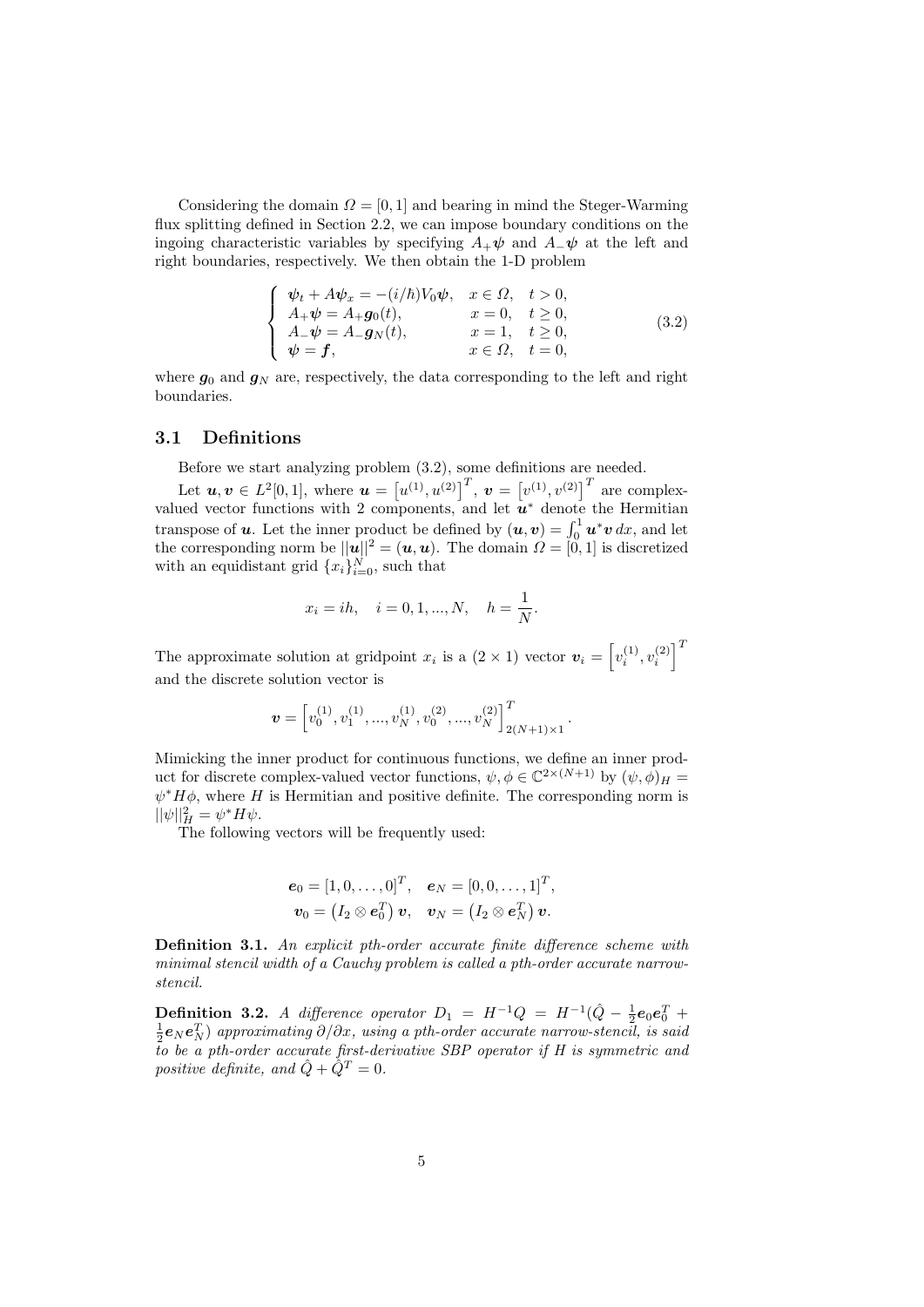To make the notation for systems of equations more compact we introduce the Kronecker product,

$$
C \otimes D = \begin{bmatrix} c_{0,0}D & \cdots & c_{0,q-1}D \\ \vdots & & \vdots \\ c_{p-1,0}D & \cdots & c_{p-1,q-1}D \end{bmatrix},
$$

where C is a  $p \times q$  matrix and D is an  $r \times s$  matrix. The following properties of the Kronecker product will be used

- $(C \otimes D)(O \otimes P) = (CO) \otimes (DP)$ , whenever  $CO$  and  $DP$  are defined;
- $(C \otimes D)^{-1} = (C^{-1} \otimes D^{-1})$ , whenever  $C^{-1}$  and  $D^{-1}$  exist;
- $(C \otimes D)^* = C^* \otimes D^*;$
- if C and P are HPSD and O is HNSD, then  $(C \otimes P)$  is HPSD and  $(C \otimes O)$ is HNSD.

Throughout, we let  $I_n$  denote the  $n \times n$  identity matrix.

### <span id="page-7-0"></span>3.2 Continuous analysis

<span id="page-7-4"></span>Consider the case of a free particle in space, that is, when  $V_0 = 0$  in [\(3.2\)](#page-6-1). The problem becomes

$$
\begin{cases}\n\psi_t + A\psi_x = 0, & x \in \Omega, \quad t > 0, \\
A_+\psi = A_+ g_0(t), & x = 0, \quad t \ge 0, \\
A_-\psi = A_- g_N(t), & x = 1, \quad t \ge 0, \\
\psi = f, & x \in \Omega, \quad t = 0.\n\end{cases}
$$
\n(3.3)

<span id="page-7-1"></span>Integrating by parts  $(\psi, \psi_t)$ , we get

$$
(\psi, \psi_t) = (\psi, -A\psi_x) = -\psi^T A \psi\big|_{x=0}^{x=1} + (\psi_x, A\psi).
$$
 (3.4)

Also, as A is Hermitian, we have

<span id="page-7-3"></span><span id="page-7-2"></span>
$$
(\psi_t, \psi) = (-A\psi_x, \psi) = -(\psi_x, A\psi). \qquad (3.5)
$$

Adding expressions [\(3.4\)](#page-7-1) and [\(3.5\)](#page-7-2), we arrive at

$$
\underbrace{(\psi, \psi_t) + (\psi_t, \psi)}_{=\frac{d}{dt} \|\psi\|^2} = -\psi^* A \psi\big|_{x=0}^{x=1} = -(\psi^* A_+ \psi + \psi^* A_- \psi)\big|_{x=0}^{x=1},\tag{3.6}
$$

where  $\|\psi\|^2$  is the probability of finding the particle anywhere in the domain. This quantity can also be interpreted as the mathematical energy of the system. Thus, the left-hand side of [\(3.6\)](#page-7-3) corresponds to the rate of change of energy.

Expanding [\(3.6\)](#page-7-3) according to the Steger-Warming flux splitting and bearing in mind the ingoing characteristic boundary conditions set in [\(3.3\)](#page-7-4), we obtain the following energy estimate

<span id="page-7-5"></span>
$$
\frac{d}{dt} \|\psi\|^2 = \underbrace{\psi^* A_-\psi|_{x=0} - \psi^* A_+\psi|_{x=1}}_{\leq 0} - \underbrace{g_N^* A_- g_N}_{\text{known data}} + \underbrace{g_0^* A_+ g_0}_{\text{known data}}.
$$
 (3.7)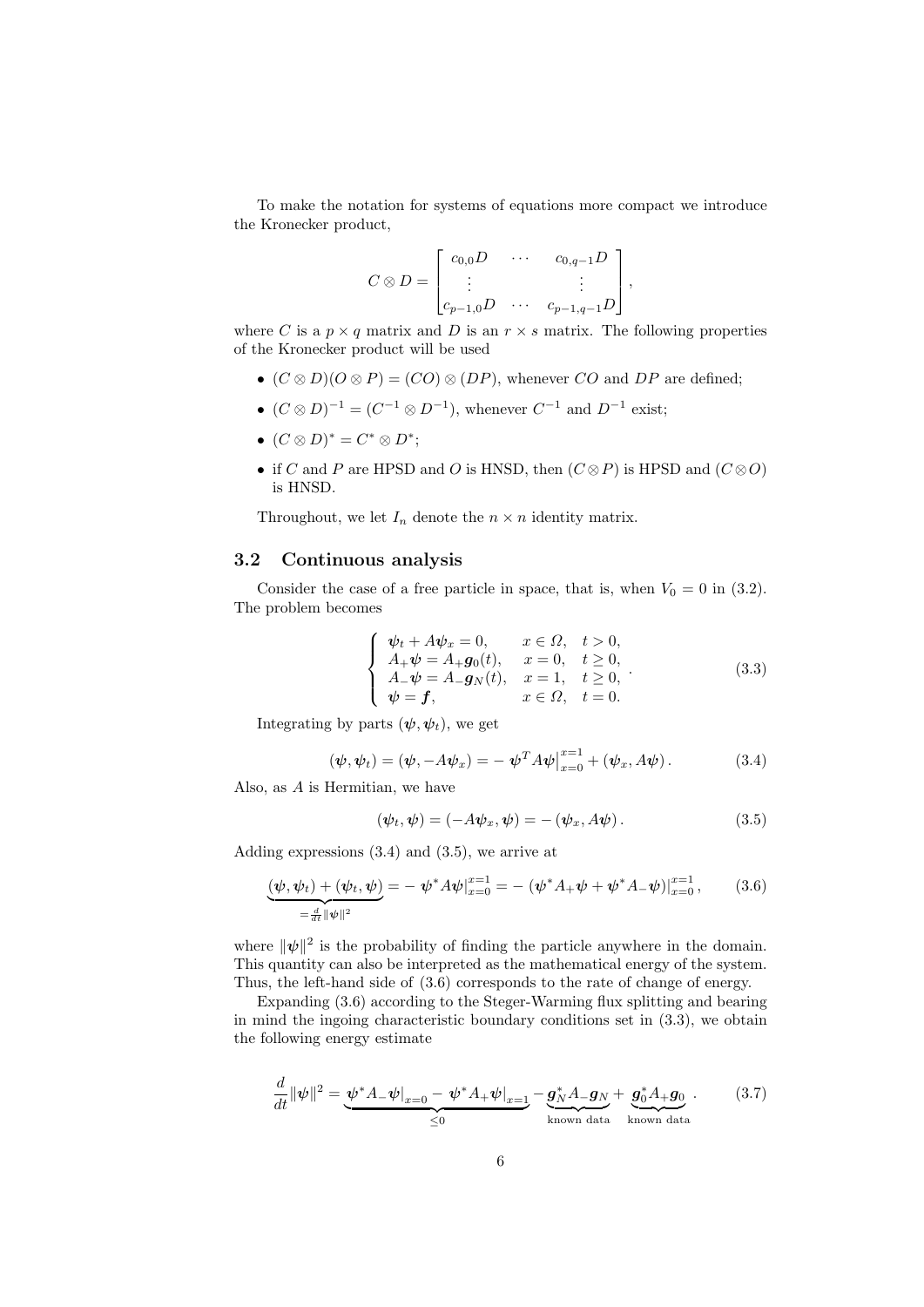<span id="page-8-1"></span>Integrating [\(3.7\)](#page-7-5) in time, we finally arrive at

<span id="page-8-2"></span>
$$
\|\psi(\cdot,t)\|^2 \le \|\psi(\cdot,0)\|^2 + \int_0^t \mathbf{g}_0^* A_+ \mathbf{g}_0 - \mathbf{g}_N^* A_- \mathbf{g}_N \, d\tau. \tag{3.8}
$$

Hence the energy grows only in terms of known data so, for the case of a free particle, assuming the existence of a solution and bearing in mind that its uniqueness is easily proven using [\(3.8\)](#page-8-1), problem [\(3.3\)](#page-7-4) is strongly well posed.

## <span id="page-8-0"></span>3.3 Semi-discrete analysis

Discretizing the system of PDEs in [\(3.3\)](#page-7-4) in space with the SBP–SAT method leads to the semi-discrete problem for the particle in 1-D

$$
\boldsymbol{v_t} = -\underbrace{A I_2 \otimes D_1}_{\text{SBP}} \boldsymbol{v} + \underbrace{\tau_0 A_+ \otimes H^{-1} \boldsymbol{e}_0 (\boldsymbol{v}_0 - \boldsymbol{g}_0)}_{\text{SAT at } x=0} + \underbrace{\tau_N A_- \otimes H^{-1} \boldsymbol{e}_N (\boldsymbol{v}_N - \boldsymbol{g}_N)}_{\text{SAT at } x=1},
$$
\n(3.9)

where  $\tau_0$  and  $\tau_N$  are penalty parameters yet to be determined.

The undermentioned definition characterizes discretization methods that do not allow nonphysical solution growth in time.

Definition 3.3. A semi-discretization is said to be strictly stable if the solution growth rate of the discrete problem is bounded by the growth rate of the (wellposed) continuous problem.

In the following lemma, we present penalty parameters that yield a strictly stable semi-discretization.

**Lemma 3.1.** The scheme [\(3.9\)](#page-8-2) is strictly stable if  $\tau_0 = -1$  and  $\tau_N = 1$ .

*Proof.* Multiplying [\(3.9\)](#page-8-2) by  $v^*(I_2 \otimes H)$  and then adding the conjugate transpose leads to

$$
\begin{aligned}\n\frac{d}{dt}||\bm{v}||_H^2 &= (\bm{v},\bm{v}_t)_H + (\bm{v}_t,\bm{v})_H = \bm{v}^*\left(I_2\otimes H\right)\bm{v}_t + \bm{v}_t^*(I_2\otimes H)v \\
&= -\bm{v}^*\underbrace{\left(A\otimes (\hat{Q} + \hat{Q}^*)\right)}_{=0}v + \bm{v}_0^*A\bm{v}_0 - \bm{v}_N^*A\bm{v}_N \\
&\quad + \tau_0\bm{v}_0^*A_+(\bm{v}_0-\bm{g}_0) + \tau_N\bm{v}_N^*A_-(\bm{v}_N-\bm{g}_N) \\
&\quad + \tau_0^*(\bm{v}_0-\bm{g}_0)^*A_+\bm{v}_0 + \tau_N^*(\bm{v}_N-\bm{g}_N)^*A_-\bm{v}_N.\n\end{aligned}
$$

Choosing the penalty parameters such that  $\tau_0 = -1$  and  $\tau_N = 1$ , we finally arrive at

$$
\begin{aligned} \frac{d}{dt}||\bm{v}||_H^2 &= \bm{v}_0^*A_-\bm{v}_0 - \bm{v}_N^*A_+\bm{v}_N - \bm{g}_N^*A_-\bm{g}_N + \bm{g}_0^*A_+\bm{g}_0 \\ &\underbrace{-(\bm{v}_0-\bm{g}_0)^*A_+(\bm{v}_0-\bm{g}_0) + (\bm{v}_N-\bm{g}_N)^*A_-(\bm{v}_N-\bm{g}_N)}_{\text{damping terms} \leq 0}, \end{aligned}
$$

which is analogous to the continuous energy estimate  $(3.8)$ , with the addition of two damping terms that vanish with grid refinement. Therefore, the discrete solution growth rate is bounded by the continuous growth rate, and hence the scheme [\(3.9\)](#page-8-2) is strictly stable.  $\Box$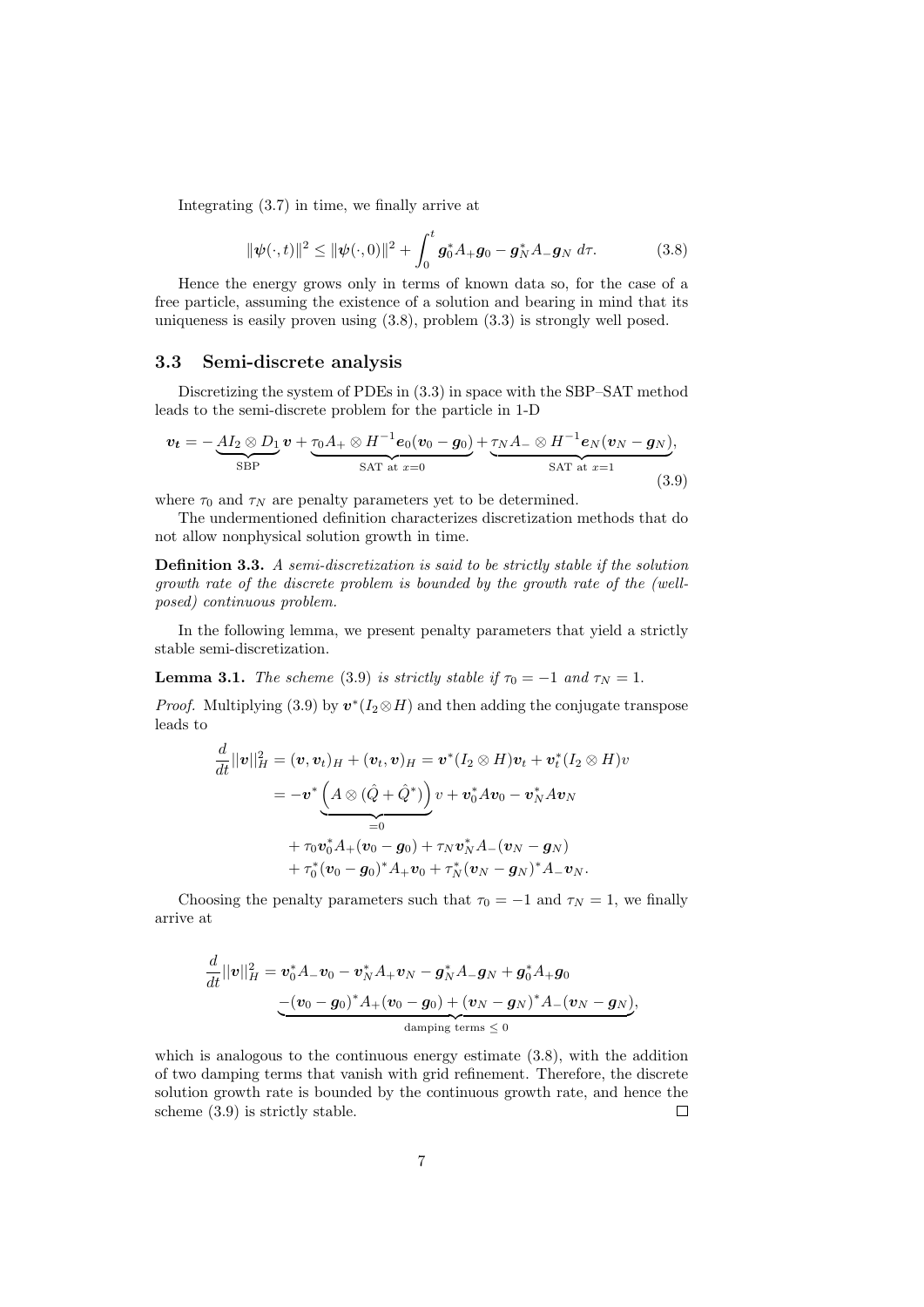<span id="page-9-1"></span>

Figure 2: Relation between the physical domain with a potential barrier and the SAT terms.

#### <span id="page-9-0"></span>3.3.1 1-D Interface treatment

In order to introduce a barrier, we now consider our domain to be  $\Omega =$  $[-1, 1] = \Omega_1 \cup \Omega_2$ , with  $\Omega_1 = [-1, 0]$  and  $\Omega_2 = [0, 1]$ , as illustrated in Figure [2.](#page-9-1)

<span id="page-9-2"></span>The potential barrier will be introduced in  $\Omega_2$ , while in  $\Omega_1$  the particle is still free. Thus, the problem we are considering takes the form

$$
\begin{cases}\n\psi_t^{(1)} + A\psi_x^{(1)} = 0, & x \in \Omega_1, \quad t > 0, \\
\psi_t^{(2)} + A\psi_x^{(2)} = -(i/\hbar)V_0\psi^{(2)}, & x \in \Omega_2, \quad t > 0, \\
A_-\psi = A_-\mathbf{g}_N(t), & x = 1, \quad t \ge 0, \\
A_+\psi = A_+\mathbf{g}_0(t), & x = -1, \quad t \ge 0, \\
\psi = \mathbf{f}, & x \in \Omega, \quad t = 0,\n\end{cases}
$$
\n(3.10)

where  $\psi^{(1)}$  and  $\psi^{(2)}$  denote the solutions in  $\Omega_1$  and  $\Omega_2$ , respectively.

Moreover, for our solution to make physical sense, it has to be continuous across the interface between  $\Omega_1$  and  $\Omega_2$ , that is, we have to impose

$$
\psi^{(1)} = \psi^{(2)}, \quad x = 0. \tag{3.11}
$$

For the sake of notational simplicity, assuming the same number of grid points in the spatial discretization of each subdomain, a semi-discrete approximation of  $(3.10)$  is given by

<span id="page-9-3"></span>
$$
\begin{cases}\n\boldsymbol{v}_t^{(1)} = - A I_2 \otimes D_1 \boldsymbol{v}^{(1)} + \\
+ \tau_0 A_+ \otimes H^{-1} \boldsymbol{e}_0 \left( \boldsymbol{v}_0^{(1)} - \boldsymbol{g}_0 \right) + \gamma_N A_- \otimes H^{-1} \boldsymbol{e}_N \left( \boldsymbol{v}_N^{(1)} - \boldsymbol{v}_0^{(2)} \right), \\
\boldsymbol{v}_t^{(2)} = - A I_2 \otimes D_1 \boldsymbol{v}^{(2)} - (i/\hbar) \boldsymbol{v}_0 \boldsymbol{v}^{(2)} \\
+ \tau_N A_- \otimes H^{-1} \boldsymbol{e}_N \left( \boldsymbol{v}_N^{(2)} - \boldsymbol{g}_N \right) + \gamma_0 A_+ \otimes H^{-1} \boldsymbol{e}_0 \left( \boldsymbol{v}_0^{(2)} - \boldsymbol{v}_N^{(1)} \right).\n\end{cases}
$$
\n(3.12)

**Lemma 3.2.** The scheme [\(3.12\)](#page-9-3) is strictly stable if  $\tau_0 = -1 = \gamma_0$ ,  $\tau_N = 1 = \gamma_N$ .

*Proof.* We start by setting  $\tau_0 = -1$ ,  $\tau_N = 1$ ,  $\gamma_0 = -1$  and  $\gamma_N = 1$  and then multiply the first and second equations in [\(3.12\)](#page-9-3) by  $v^{(1)*}I_2 \otimes H$  and  $v^{(2)*}I_2 \otimes H$ ,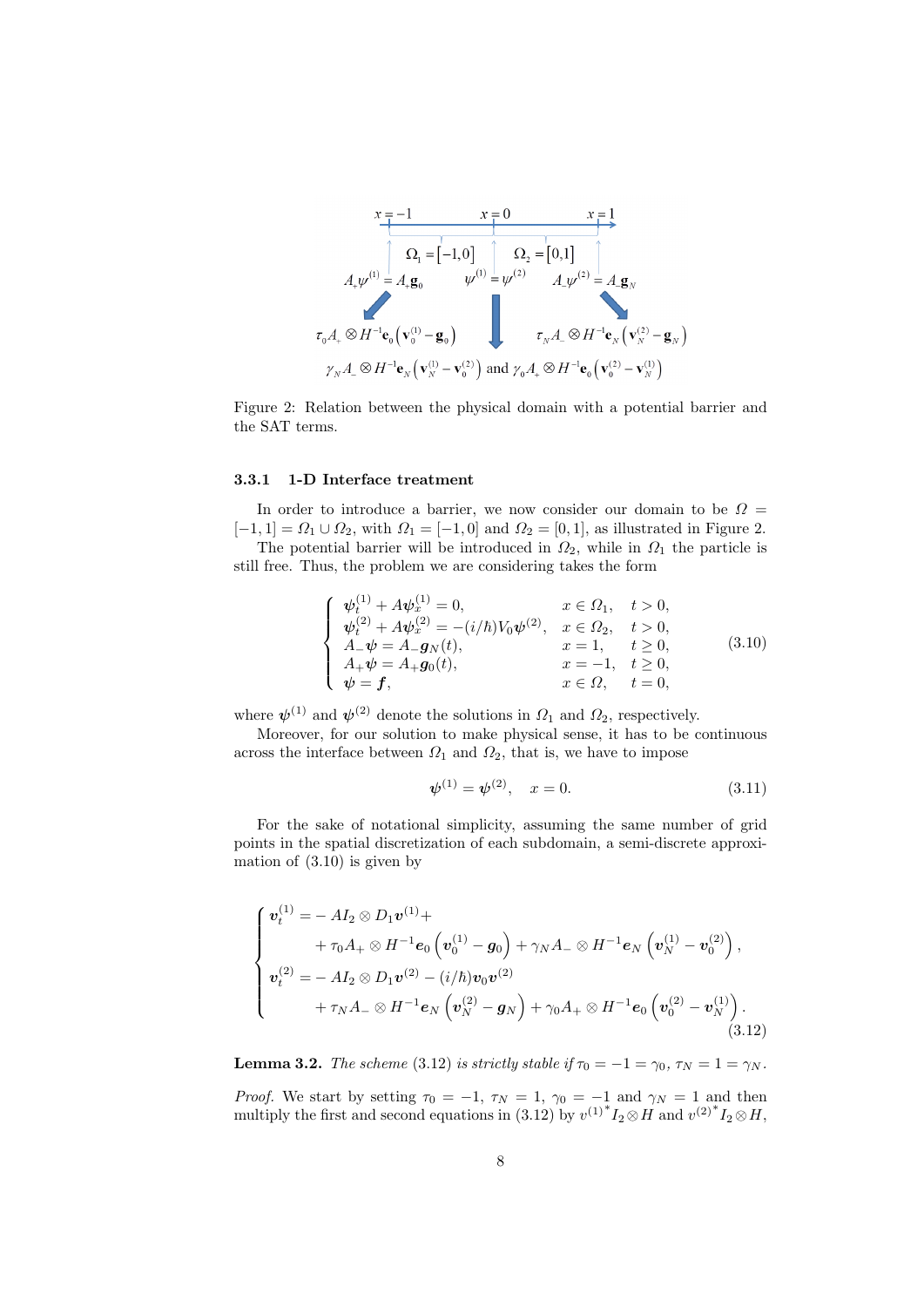respectively. Then, adding the conjugate transpose, we arrive at the following discrete energy estimate

$$
\frac{d}{dt} \left( ||\mathbf{v}^{(1)}||_H^2 + ||\mathbf{v}^{(2)}||_H^2 \right) = (\mathbf{v}^{(1)}, \mathbf{v}_t^{(1)})_H + (\mathbf{v}_t^{(1)}, \mathbf{v}^{(1)})_H \n+ (\mathbf{v}^{(2)}, \mathbf{v}_t^{(2)})_H + (\mathbf{v}_t^{(2)}, \mathbf{v}^{(2)})_H \n= \mathbf{v}^{(1)^*} I_2 \otimes H \mathbf{v}_t^{(1)} + \mathbf{v}_t^{(1)^*} I_2 \otimes H \mathbf{v}^{(1)} + \n+ \mathbf{v}^{(2)^*} I_2 \otimes H \mathbf{v}_t^{(2)} + \mathbf{v}_t^{(2)^*} I_2 \otimes H \mathbf{v}^{(2)} \n= - (\mathbf{v}^{(1)} + \mathbf{v}^{(2)})^* \underbrace{(A \otimes (Q + Q^*))} (\mathbf{v}^{(1)} + \mathbf{v}^{(2)}) \n- (i/\hbar) \mathbf{v}_0 v^{(2)^*} I_2 \otimes H + (i/\hbar) \mathbf{v}_0 v^{(2)^*} I_2 \otimes H \n= 0 \n+ \mathbf{v}_0^{(1)^*} A_- \mathbf{v}_0^{(1)} - (\mathbf{v}_0^{(1)} - \mathbf{g}_0)^* A_+ (\mathbf{v}_0^{(1)} - \mathbf{g}_0) + \mathbf{g}_0^* A_+ \mathbf{g}_0 \n- \mathbf{v}_N^{(2)^*} A_+ \mathbf{v}_N^{(2)} + (\mathbf{v}_N^{(2)} - \mathbf{g}_N)^* A_- (\mathbf{v}_N^{(2)} - \mathbf{g}_N) - \mathbf{g}_N^* A_+ \mathbf{g}_N \n+ (\mathbf{v}_N^{(1)} - \mathbf{v}_0^{(2)})^* (A_- - A_+) (\mathbf{v}_N^{(1)} - \mathbf{v}_0^{(2)}).
$$

Thus, this case is analogous to the discrete energy estimate for the free particle case, except for the interface contribution  $(v_N^{(1)} - v_0^{(2)})^* (A_--A_+) (v_N^{(1)} - v_0^{(2)})$ which is a damping term that vanishes with grid refinement, since  $(A_ - - A_+)$ is HNSD. Therefore, the multi-block discretization [\(3.12\)](#page-9-3) is strictly stable.  $\Box$ 

## <span id="page-10-0"></span>3.4 Convergence study

The convergence study is performed in a single-block domain with no potential barrier, using the analytical plane wave solution derived in Section [2.1](#page-4-1) as a reference solution. Since these simulations are performed only in 1-D,  $k^{(2)}$ is set to zero in the analytical solution. The analytical solution is used as initial data.

For each refinement of the grid, the error is analyzed at  $t = 5 \cdot 10^{-14}$ , that is, at the 500th time step, with a fixed time step size of  $k = 10^{-16}$  s, conservatively below the requirements of the CFL condition.

<span id="page-10-1"></span>We now compute the error convergence rate  $q$ , which is defined in [\[2\]](#page-23-3) as:

$$
q = \frac{\log_{10}\left(\frac{||v_{ref} - v^{(N_2)}||_h}{||v_{ref} - v^{(N_1)}||_h}\right)}{\log_{10}\left(\frac{N_1}{N_2}\right)},
$$
\n(3.13)

where  $||v||_h = \sqrt{h \sum_j v_j^2}$  and the reference solution,  $v_{ref}$ , is the analytical solution derived in Section [2.1.](#page-4-1) The magnitude of the error and the results of the error convergence analysis are presented in Table [1.](#page-11-1) It is seen that the method asymptotically reaches the expected overall error convergence rates,  $p + 1$  for an SBP operator of order 2p, which was theoretically expected.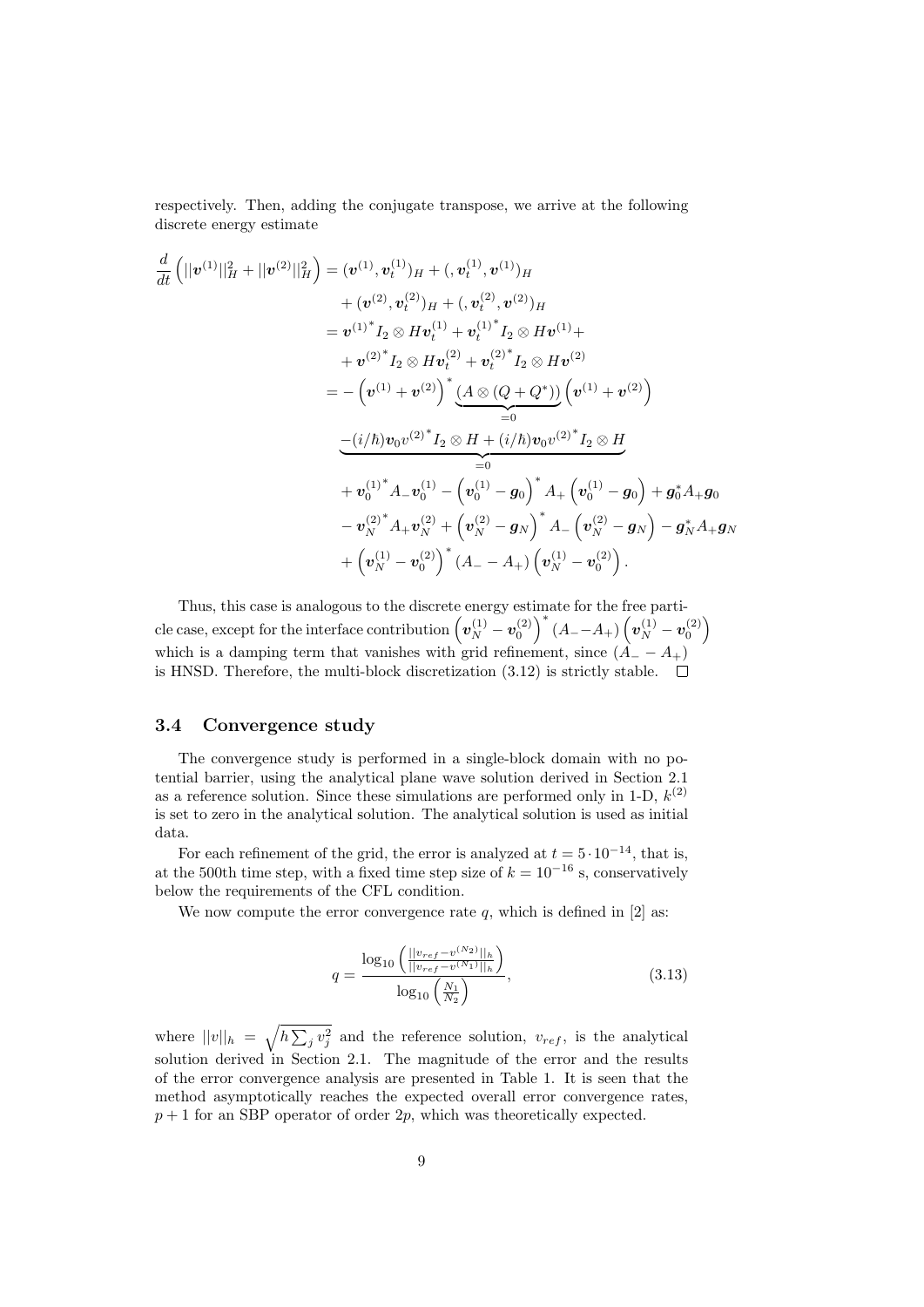<span id="page-11-1"></span>Table 1: Error and error convergence rates, according to Eq. [3.13,](#page-10-1) for SBP operators with different orders of accuracy. Note that the global convergence rate asymptotically approaches  $p + 1$  for an SBP operator of order 2p. N is the number of grid points in the domain, whose length is 500 nm.

| N   | 2 <sub>nd</sub> | $q^{(2)}$ | 4th        | $q^{(\overline{4})}$  | 6th         | $q^{(6)}$ |
|-----|-----------------|-----------|------------|-----------------------|-------------|-----------|
| 101 | 3.56e-04        |           | 3.37e-05   |                       | $3.94e-0.5$ |           |
| 201 | $9.01e-0.5$     | 2.00      | $3.09e-06$ | 3.47                  | $3.05e-06$  | 3.72      |
| 401 | $2.26e-0.5$     | 2.01      | 3.36e-07   | 3.21                  | $2.00e-07$  | 3.94      |
| 801 | 5.64e-06        | 2.00      | $4.01e-08$ | 3.07                  | $1.26e-08$  | 3.99      |
| N   | 8th             | $q^{(8)}$ | 10th       | $q^{(\overline{10})}$ |             |           |
| 101 | $2.60e-0.5$     |           | 3.98e-05   |                       |             |           |
| 201 | 8.95e-07        | 4.89      | 7.44e-07   | 5.78                  |             |           |
| 401 | $2.66e-08$      | 5.09      | $1.23e-08$ | 5.94                  |             |           |
| 801 | $8.24e-10$      | 5.02      | $1.96e-10$ | 5.99                  |             |           |

## <span id="page-11-0"></span>3.5 Simulations of Klein-tunneling

In a physical sense, it is more realistic to let a wave-packet travel towards the potential barrier than to use a plane wave solution. In order to create the initial conditions of the simulations, the plane wave solution is used with a Gaussian envelope. The initial conditions for the simulations then become

$$
\psi(x,0) = \begin{bmatrix} 1 \\ 1 \end{bmatrix} e^{i(kx - \nu_F kt)} \cdot e^{-\frac{x^2}{4\sigma}}, \tag{3.14}
$$

where the last term creates a Gaussian envelope, and  $\sigma$  is a measure of its width. In this case, the characteristic boundary conditions are set to zero, that is  $g_0 = g_N = 0$ , in order to create non-reflecting boundary conditions.

Since  $\psi$  is a two component complex spinor function, the representation of the solution, in Figure [3,](#page-12-0) is done only for the real part of the first component, on the left column.  $\psi^*\psi$ , which is often interpreted as the probability density function, is shown on the right column.

As expected from the theoretical results, the 1-D case is similar to a particle traveling perpendicularly towards the potential barrier, which means that the particle would travel through the barrier with absolute certainty. This phenomenon, which, as mentioned earlier, is called Klein-tunneling, can be seen from Figure [3,](#page-12-0) where the shape of the probability density function remains the same and, as observed in our numerical experiments, would remain so, regardless of the height or width of the potential barrier. Regarding the grid resolution, we have used about 40 grid points per wavelength in this case, which is more than enough to make discretization errors negligible. Another observation that can be made from looking at Figure [3](#page-12-0) is that the frequency of the components increase within the barrier. Our observations also indicate that the higher the potential within the barrier, the more the frequency increases, which in extreme cases creates a requirement for a finer grid within the barrier.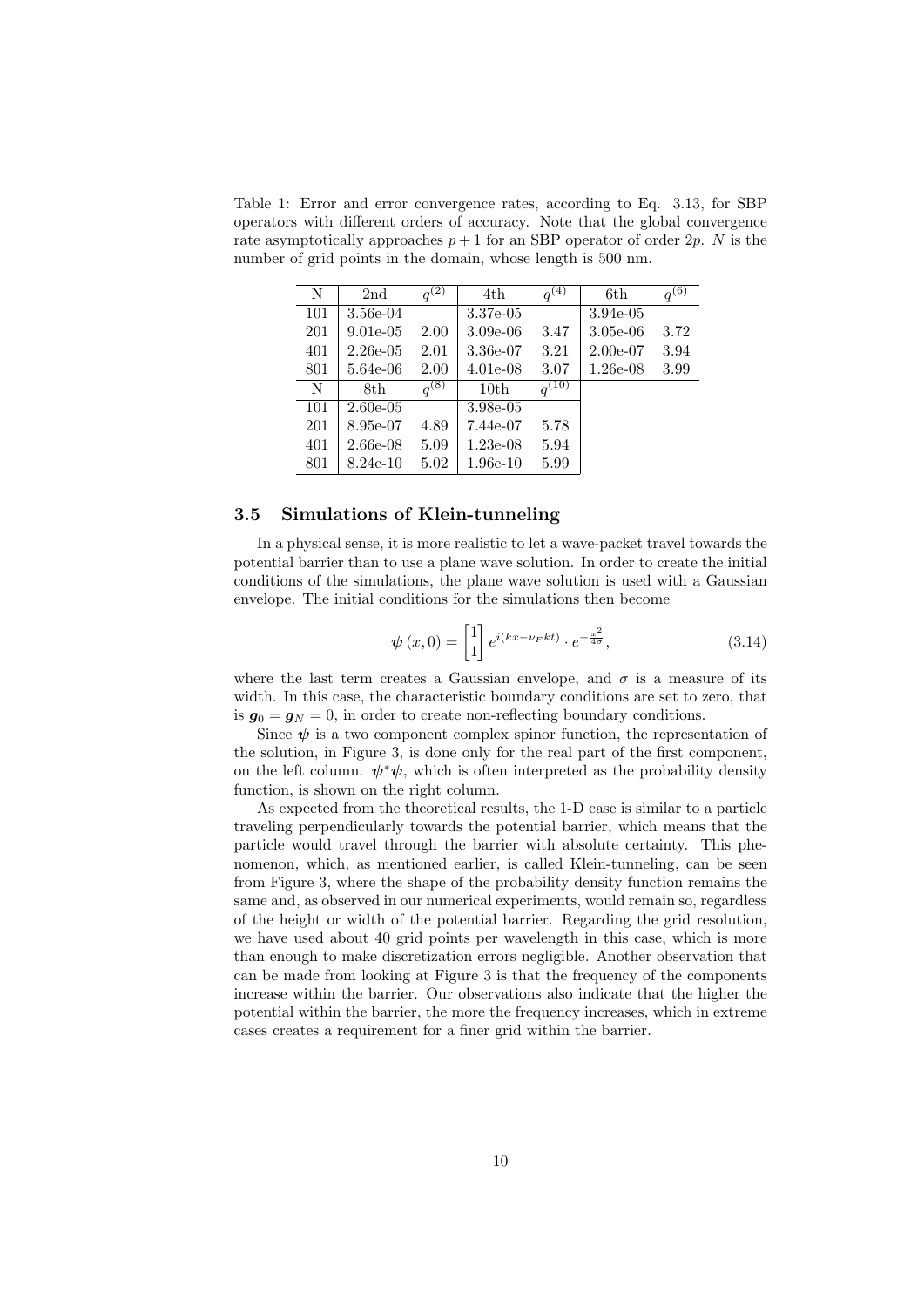<span id="page-12-0"></span>

Figure 3: To the right: a non-normalized probability density function simulating a massless fermion of energy 80 meV traveling in single-layer graphene towards a barrier of 300 meV. To the left: the corresponding real part of the first component of the spinor. Note that the frequency of the components increases within the barrier, while the shape of the probability function remains the same.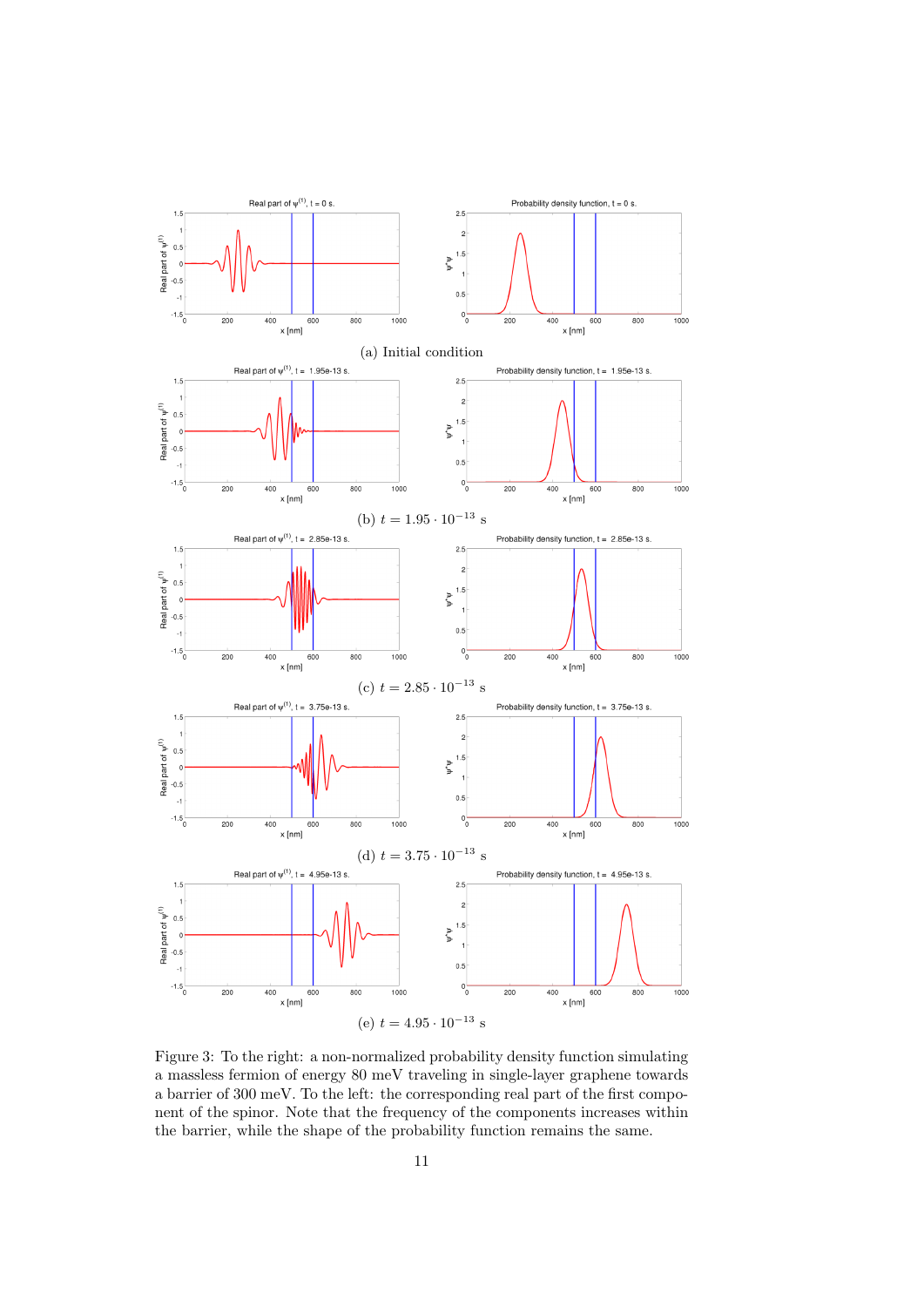# <span id="page-13-0"></span>4 The 2-D Problem

In two dimensions, the equation describing massless Dirac fermions in singlelayer graphene can be written

$$
\psi_t + A\psi_x + B\psi_y = -(i/\hbar)V_0\psi.
$$
\n(4.1)

Considering the domain to be the unit square

$$
\Omega_{0,0}^{1,1} = \left\{ (x, y) \in \mathbb{R}^2 : 0 \le x \le 1 \right\} \quad 0 \le y \le 1 \right\}
$$

and bearing in mind the Steger-Warming flux splitting defined in Section [2.2,](#page-5-0) we can impose boundary conditions on the ingoing characteristic variables by specifying  $A_+\psi$  and  $A_-\psi$  at the west  $(W)$  and east  $(E)$  boundaries, and  $B_+\psi$ and  $B_-\psi$  at the south  $(S)$  and north  $(N)$  boundaries, respectively. We then obtain the following 2-D problem

<span id="page-13-2"></span>
$$
\begin{cases}\n\psi_t + A\psi_x + B\psi_y = -(i/\hbar)V_0\psi, & r \in \Omega_{0,0}^{1,1}, \quad t > 0, \\
A_+\psi = A_+ g_W(y, t) & r \in W, \quad t \ge 0, \\
A_-\psi = A_- g_E(y, t) & r \in E, \quad t \ge 0, \\
B_+\psi = B_+ g_S(x, t) & r \in S, \quad t \ge 0, \\
B_-\psi = B_- g_N(x, t) & r \in N, \quad t \ge 0, \\
\psi = f, & r \in \Omega_{0,0}^{1,1}, \quad t = 0,\n\end{cases}
$$
\n(4.2)

where  $g_W, g_E, g_S$  and  $g_N$  are, respectively, the data corresponding to the east, west, south and north boundaries.

## <span id="page-13-1"></span>4.1 Definitions

Before we start solving Equation [\(4.2\)](#page-13-2) some definitions are needed.

Let  $\bm{u},\bm{v}\in L^2[\varOmega_{e,s}^{w,n}]$  where  $\bm{u}=[u^{(1)},u^{(2)}]^T$  and  $\bm{v}=[v^{(1)},v^{(2)}]^T$  are complexvalued vector functions with 2 components. Let the inner product be defined by  $(u, v) = \int_{e}^{w} \int_{s}^{n} u^* v dx$ , and let the corresponding norm be  $||u||^2 = (u, u)$ .

Let  $r = (x, y)$  denote the position vector in two dimensions and consider the computational domain  $\Omega_{e,s}^{w,n} = \{(x,y) \in \mathbb{R}^2 : w \leq x \leq e ; s \leq y \leq n\}.$  This domain is discretized using an  $(N_x+1)\times(N_y+1)$ -point equidistant grid defined as:

$$
x_i = w + ih_x, i = 0, 1, ..., N_x, h_x = \frac{e - w}{N_x},
$$
  
 $y_j = s + jh_y, i = 0, 1, ..., N_y, h_y = \frac{n - s}{N_y}.$ 

In order to simplify the notation, we take  $N_x = N_y = N - 1$ . The approximate solution at the grid point  $(x_i, y_j)$  is  $v_{i,j} =$  $\left[v_{i,j}^{(1)}\right]$  $\begin{bmatrix} v_{i,j}^{(1)} \\ v_{i,j}^{(2)} \end{bmatrix}$ and, for computational purposes, the entire solution vector should be defined as

$$
\boldsymbol{v} = \left[ v_{00}^{(1)}, \ldots, v_{0N_y}^{(1)}, v_{10}^{(1)}, \ldots, v_{1N_y}^{(1)}, \ldots, v_{N_xN_y}^{(1)}, \ldots, v_{00}^{(2)}, \ldots, v_{0N_y}^{(2)}, \ldots, v_{N_xN_y}^{(2)} \right]_{1 \times 2N^2}.
$$

To distinguish whether a 2-D difference operator R is operating in the  $x$ - or the y-direction, we use the notations  $R_x$  and  $R_y$ , respectively. The following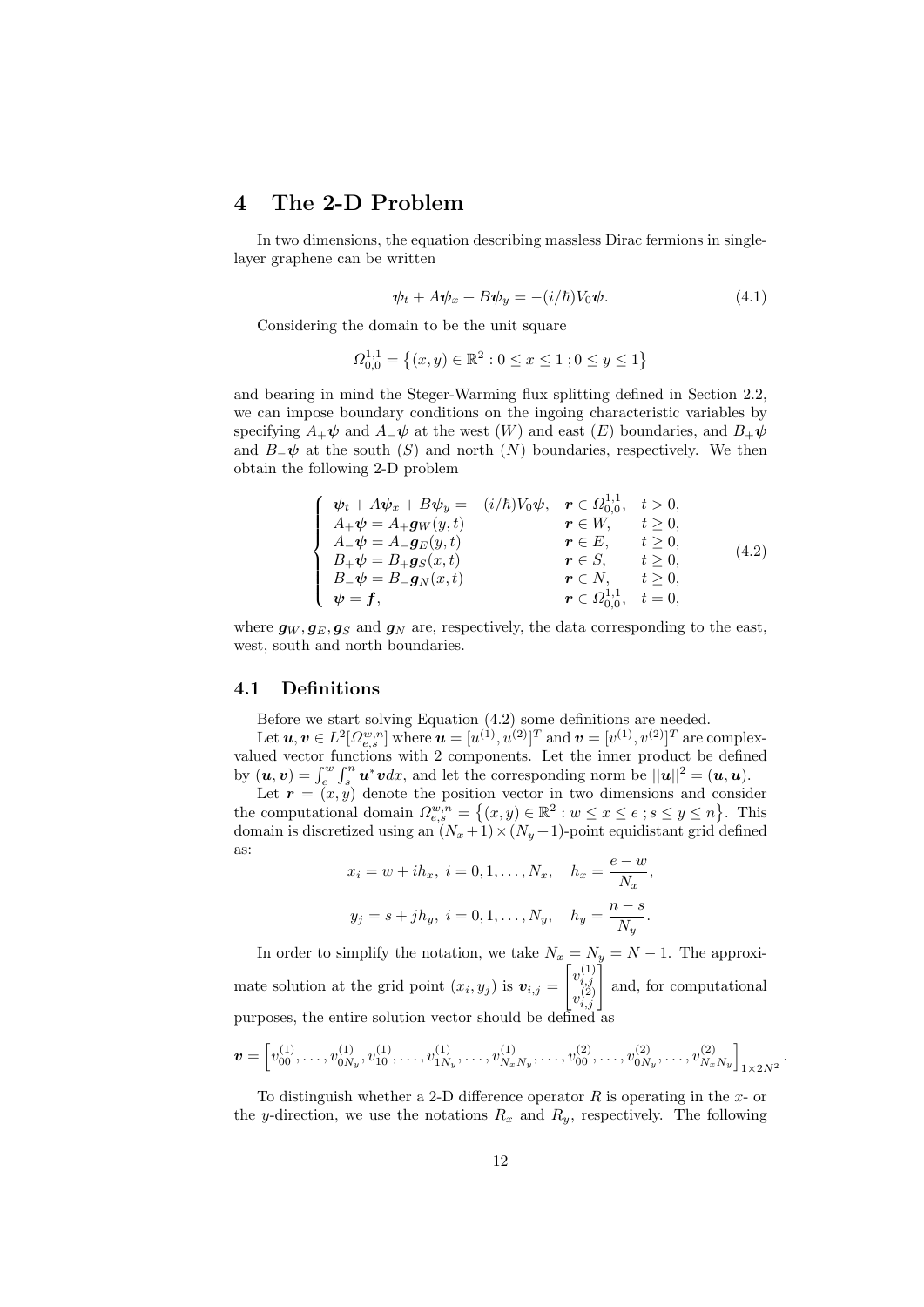2-D operators will be used:

$$
D_x = I_2 \otimes D_1 \otimes I_N, \t D_y = I_2 \otimes I_N \otimes D_1,
$$
  
\n
$$
H_x = I_2 \otimes H \otimes I_N, \t H_y = I_2 \otimes I_N \otimes H,
$$
  
\n
$$
E_W = I_2 \otimes e_0 \otimes I_N, \t E_S = I_2 \otimes I_N \otimes e_0,
$$
  
\n
$$
E_E = I_2 \otimes e_N \otimes I_N, \t E_N = I_2 \otimes I_N \otimes e_N,
$$
  
\n
$$
\tilde{H} = H_x H_y = I_2 \otimes H \otimes H,
$$

where we refer to the 4 boundaries of the domain as  $W$  (West),  $E$  (East),  $S$ (South) and  $N$  (North) boundaries,  $D_1$  and  $H$  are the 1-D operators introduced earlier, and  $e_0$  and  $e_N$  are the 1-D "boundary" vectors defined earlier. Note that the matrix  $E_W$  is defined so that  $\mathbf{v}_W = E_W^* \mathbf{v}$  is a vector that contains only the elements of  $\boldsymbol{v}$  that correspond to the west boundary. The matrices  $E_E, E_S$ and  $E_N$ , and respective vectors  $v_E$ ,  $v_S$  and  $v_N$ , are defined in a similar way for each of the other boundaries.

### <span id="page-14-0"></span>4.2 Continuous analysis

<span id="page-14-1"></span>Consider the case of a free particle in 2-D space, that is, when  $V_0 = 0$  in  $(4.2)$ , by solving

$$
\begin{cases}\n\psi_t + A\psi_x + B\psi_y = 0, & r \in \Omega_{0,0}^{1,1}, t > 0, \\
A_+\psi = A_+ g_W(y, t), & r \in W, t \ge 0, \\
A_-\psi = A_- g_E(y, t), & r \in E, t \ge 0, \\
B_+\psi = B_+ g_S(x, t), & r \in S, t \ge 0, \\
B_-\psi = B_- g_N(x, t), & r \in N, t \ge 0, \\
\psi = f, & r \in \Omega_{0,0}^{1,1}, t = 0,\n\end{cases}
$$
\n(4.3)

Multiplying the first equation in problem  $(4.3)$  by  $\psi^*$ , adding the transpose and integrating over the domain  $\Omega_{0,0}^{1,1}$  results in the following energy estimate

<span id="page-14-2"></span>
$$
\frac{d}{dt}||\psi||^2 = \int_{\Omega} \psi^* \psi_t + \psi_t^* \psi d\Omega
$$
\n
$$
= -\int_{\Omega} \frac{\partial}{\partial x} (\psi^* A \psi) d\Omega - \int_{\Omega} \frac{\partial}{\partial y} (\psi^* B \psi) d\Omega
$$
\n
$$
= \underbrace{\int_{W} \psi^* A \psi dy}_{=BT_W} - \underbrace{\int_{E} \psi^* A \psi dy}_{=BT_E} + \underbrace{\int_{S} \psi^* B \psi dx}_{=BT_S} \underbrace{\int_{E} \psi^* B \psi dx}_{=BT_N}
$$
\n
$$
= BT_W + BT_E + BT_S + BT_N
$$
\n(4.4)

where the boundary terms are

$$
BT_W = \underbrace{\int_W \psi^* A_+ \psi dy}_{= \int_W g_W^* A_+ g_W dy} + \underbrace{\int_W \psi^* A_- \psi dy}_{\leq 0}, \quad BT_E = \underbrace{- \int_E \psi^* A_+ \psi dy}_{\leq 0} - \underbrace{\int_E \psi^* A_- \psi dy}_{\leq 0},
$$
  

$$
BT_S = \underbrace{\int_S \psi^* B_+ \psi dx}_{= \int_S g_S^* B_+ g_S dx} + \underbrace{\int_S \psi^* B_- \psi dx}_{\leq 0}, \quad BT_N = \underbrace{- \int_N \psi^* B_+ \psi dx}_{\leq 0} - \underbrace{\int_N \psi^* B_- \psi dx}_{\leq 0}.
$$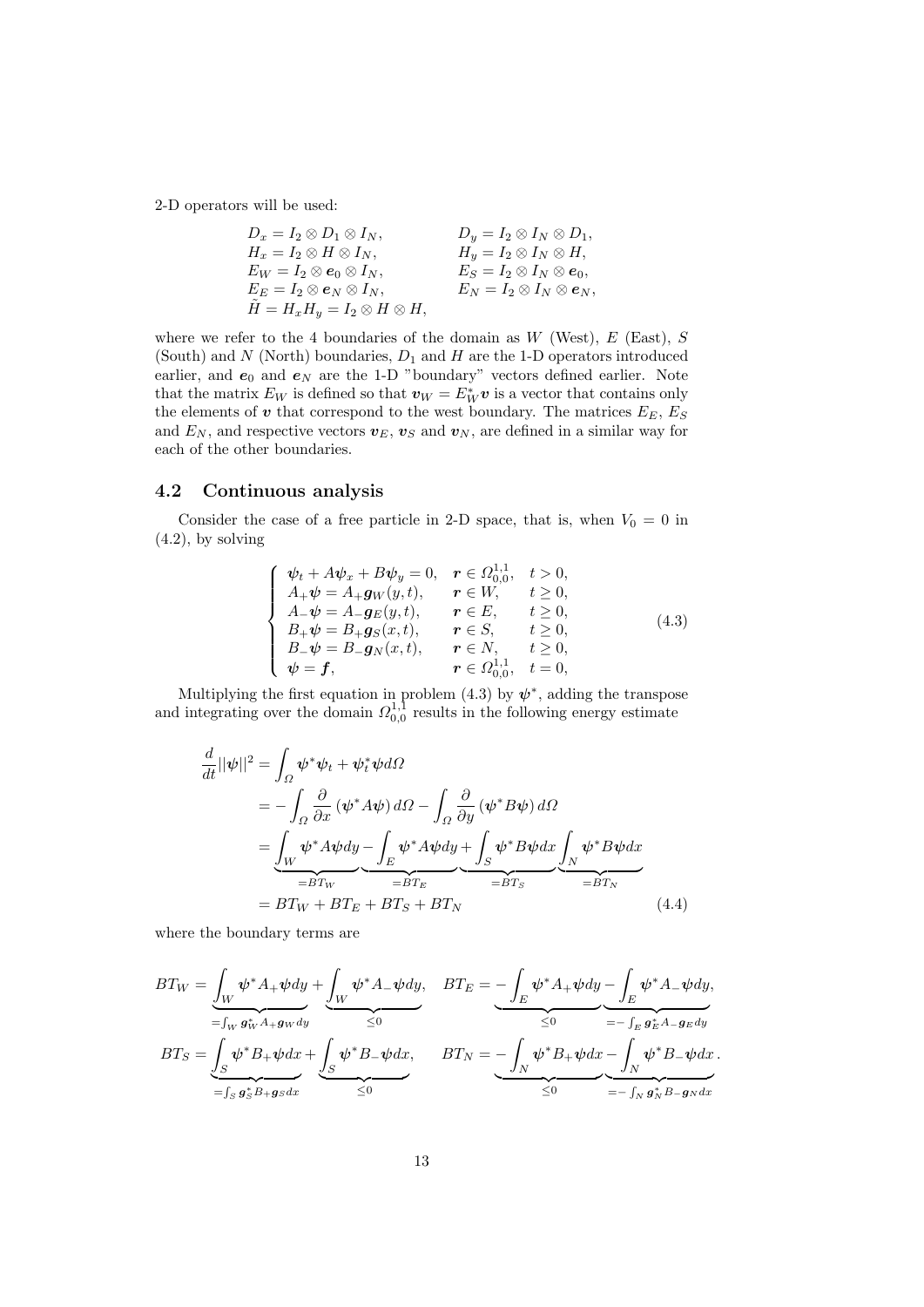Thus

$$
\frac{d}{dt}||\psi(r,t)||^2 \leq \underbrace{\int_W \mathbf{g}_W^* A_+\mathbf{g}_W dy}_{=I_W+} - \underbrace{\int_E \mathbf{g}_E^* A_-\mathbf{g}_E dy}_{=I_E-} + \underbrace{\int_S \mathbf{g}_S^* B_+\mathbf{g}_S dx}_{I_{S+}} - \underbrace{\int_N \mathbf{g}_N^* B_-\mathbf{g}_N dx}_{I_N-}.
$$

<span id="page-15-1"></span>Integrating the last expression in time, we finally arrive at

$$
||\psi(\cdot,t)||^2 \le ||\psi(\cdot,0)||^2 + \int_0^t \left(I_{W+} - I_{E-} + I_{S+} - I_{N-}\right) d\tau.
$$
 (4.5)

Hence we obtain an energy growth only in terms of known data so, for the case of a free particle, assuming the existence of a solution and bearing in mind that its uniqueness is easily proven using  $(4.5)$ , problem  $(4.3)$  is strongly well posed.

## <span id="page-15-0"></span>4.3 Semi-discrete analysis

<span id="page-15-2"></span>Discretizing the system of PDEs in [\(4.3\)](#page-14-1) in space with the SBP–SAT method leads to the semi-discrete problem for a free particle in 2-D

$$
\mathbf{v_t} = -AD_x \mathbf{v} - BD_y \mathbf{v} + SAT,\tag{4.6}
$$

where  $SAT = SAT_W + SAT_E + SAT_S + SAT_N$  is the sum of the SAT terms from each boundary

$$
\begin{array}{ll} SAT_W&=-\left(A_+\otimes H^{-1}\boldsymbol{e}_0\otimes I_N\right)(\boldsymbol{v}_W-\boldsymbol{g}_W),\\ SAT_E&=\left(A_-\otimes H^{-1}\boldsymbol{e}_N\otimes I_N\right)(\boldsymbol{v}_E-\boldsymbol{g}_E),\\ SAT_S&=-\left(B_+\otimes I_N\otimes H^{-1}\boldsymbol{e}_0\right)(\boldsymbol{v}_S-\boldsymbol{g}_S),\\ SAT_N&=\left(B_-\otimes I_N\otimes H^{-1}\boldsymbol{e}_N\right)(\boldsymbol{v}_N-\boldsymbol{g}_N).\end{array}
$$

In the following lemma, we prove the strict stability of the suggested semidiscretization.

**Lemma 4.1.** The scheme  $(4.6)$  is strictly stable.

*Proof.* We first multiply [\(4.6\)](#page-15-2) by  $v^*\tilde{H}$  and then add the conjugate transpose, obtaining

$$
\frac{d}{dt}||v||_{\tilde{H}}^2 = \mathbf{v}^* \tilde{H} \mathbf{v}_t + \mathbf{v}_t^* \tilde{H} v
$$
\n
$$
= -\mathbf{v}^* \tilde{H} (AD_x + BD_y) \mathbf{v} + \mathbf{v}^* \tilde{H} (SAT_W) + \mathbf{v}^* \tilde{H} (SAT_E) + \mathbf{v}^* \tilde{H} (SAT_S) + \mathbf{v}^* \tilde{H} (SAT_N)
$$
\n
$$
- \mathbf{v}^* (AD_x + BD_y)^* \tilde{H} \mathbf{v} + (SAT_W)^* \tilde{H} \mathbf{v} + (SAT_E)^* \tilde{H} \mathbf{v} + (SAT_S)^* \tilde{H} \mathbf{v} + (SAT_N)^* \tilde{H} \mathbf{v}
$$
\n
$$
= BT_W + BT_E + BT_S + BT_N
$$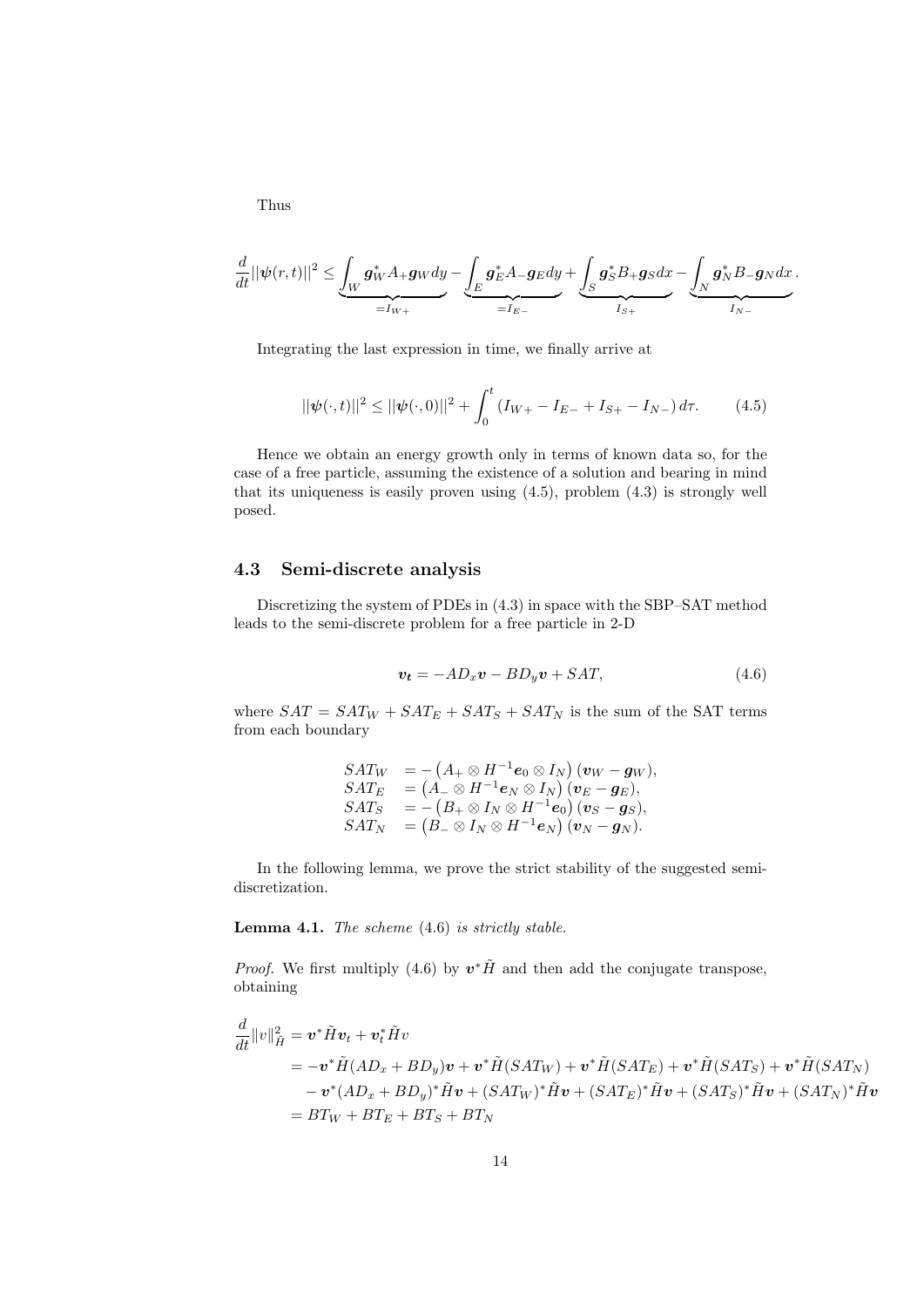where

$$
BT_W = \mathbf{v}_W^* (A_- \otimes H) \mathbf{v}_W + \mathbf{v}_W^* (A_+ \otimes H) \mathbf{g}_W - (\mathbf{v}_W - \mathbf{g}_W)^* (A_+ \otimes H) \mathbf{v}_W
$$
  
= 
$$
\underbrace{\mathbf{v}_W^* (A_- \otimes H) \mathbf{v}_W}_{\leq 0} + \underbrace{\mathbf{g}_W^* (A_+ \otimes H) \mathbf{g}_W}_{\text{known data}} - (\mathbf{v}_W - \mathbf{g}_W)^* (A_+ \otimes H) (\mathbf{v}_W - \mathbf{g}_W)}_{\leq 0; \text{ damping term}};
$$

$$
BT_E = -\boldsymbol{v}_E^* (A_+ \otimes H) \boldsymbol{v}_E - \boldsymbol{v}_E^* (A_- \otimes H) \boldsymbol{g}_E + (\boldsymbol{v}_E - \boldsymbol{g}_E)^* (A_- \otimes H) \boldsymbol{v}_E
$$
  
= 
$$
-\boldsymbol{v}_E^* (A_+ \otimes H) \boldsymbol{v}_E - \underbrace{\boldsymbol{g}_E^* (A_- \otimes H) \boldsymbol{g}_E}_{\text{known data}} + (\boldsymbol{v}_E - \boldsymbol{g}_E)^* (A_- \otimes H) (\boldsymbol{v}_E - \boldsymbol{g}_E);
$$
  

$$
\leq 0
$$

$$
BT_S = \underbrace{\boldsymbol{v}_S^* \left( B_- \otimes H \right) \boldsymbol{v}_S + \boldsymbol{v}_S^* \left( B_+ \otimes H \right) \boldsymbol{g}_S - \left( \boldsymbol{v}_S - \boldsymbol{g}_S \right)^* \left( B_+ \otimes H \right) \boldsymbol{v}_S}_{\leq 0} = \underbrace{\boldsymbol{v}_S^* \left( B_- \otimes H \right) \boldsymbol{v}_S}_{\leq 0} + \underbrace{\boldsymbol{g}_S^* \left( B_+ \otimes H \right) \boldsymbol{g}_S - \left( \boldsymbol{v}_S - \boldsymbol{g}_S \right)^* \left( B_+ \otimes H \right) \left( \boldsymbol{v}_S - \boldsymbol{g}_S \right)}_{\leq 0; \text{ damping term}};
$$

$$
BT_N = -\boldsymbol{v}_N^* \left( B_+ \otimes H \right) \boldsymbol{v}_N - \boldsymbol{v}_N^* \left( B_- \otimes H \right) \boldsymbol{g}_N + \left( \boldsymbol{v}_N - \boldsymbol{g}_N \right)^* \left( B_- \otimes H \right) \boldsymbol{v}_N = \underbrace{-\boldsymbol{v}_N^* \left( B_+ \otimes H \right) \boldsymbol{v}_N}_{\leq 0} - \underbrace{\boldsymbol{g}_N^* \left( B_- \otimes H \right) \boldsymbol{g}_N}_{\text{known data}} + \underbrace{(\boldsymbol{v}_N - \boldsymbol{g}_N)^* \left( B_- \otimes H \right) (\boldsymbol{v}_N - \boldsymbol{g}_N)}_{\leq 0; \quad \text{damping term}}.
$$

which is analogous to the continuous energy estimate  $(4.4)$ , with the addition of some damping terms that vanish with grid refinement. Therefore, the discrete solution growth rate is bounded by the continuous growth rate, and hence the scheme [\(4.6\)](#page-15-2) is strictly stable.  $\Box$ 

#### <span id="page-16-0"></span>4.3.1 2-D Interface treatment

<span id="page-16-1"></span>

Figure 4: Illustration of the domain in consideration, composed by two 2- D blocks with different potentials, connected by an interface, and respective boundary conditions.

In order to introduce a potential barrier, one has now to consider two different blocks with different potentials, connected by an interface. See Figure [4](#page-16-1) for an illustration of the domain and the corresponding boundary conditions.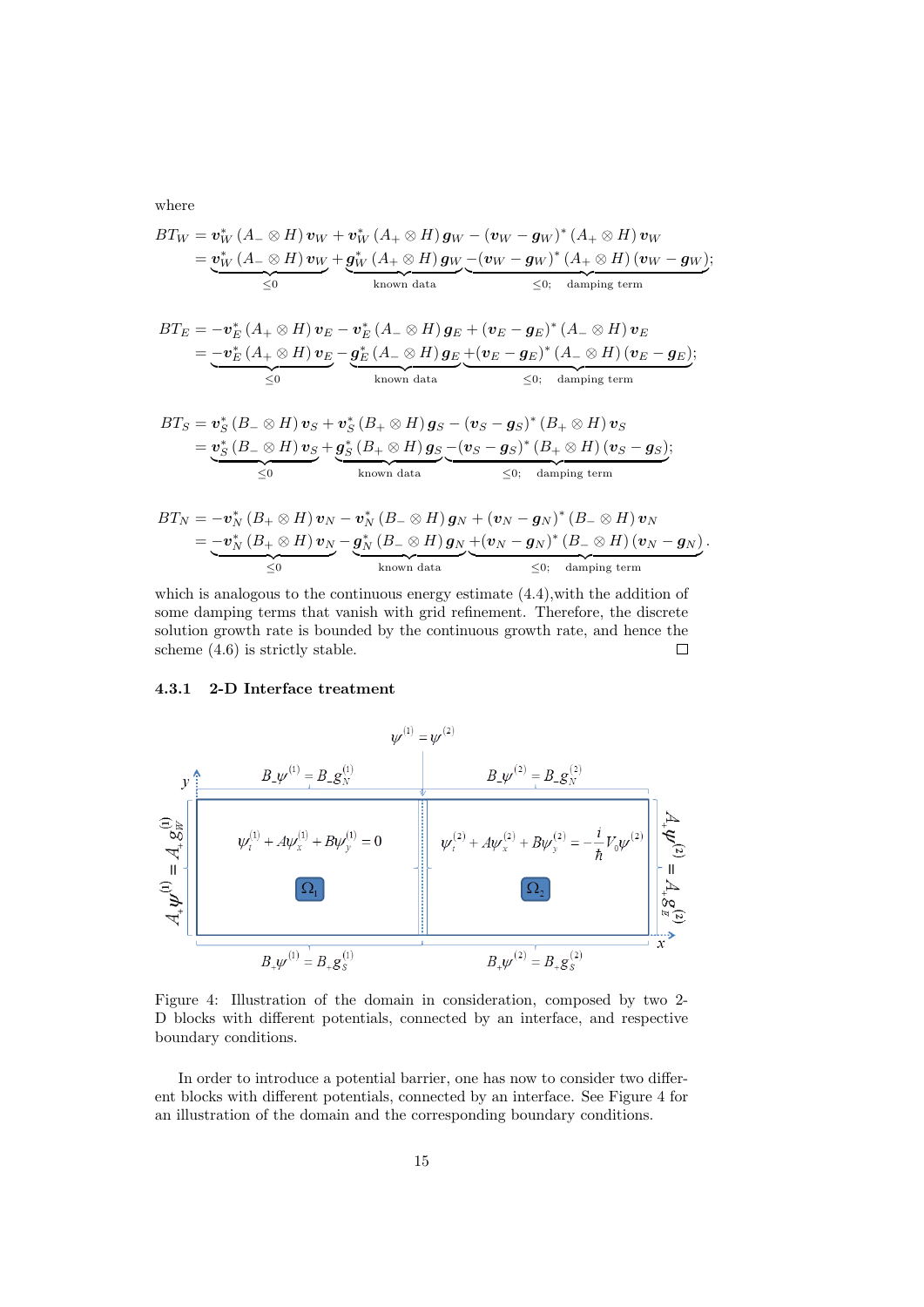<span id="page-17-0"></span>The problem we are considering is

$$
\begin{cases}\n\psi_t^{(1)} + A\psi_x^{(1)} + B\psi_y^{(1)} = 0, & r \in \Omega_1, \quad t > 0, \\
\psi_t^{(2)} + A\psi_x^{(2)} + B\psi_y^{(2)} = -\frac{i}{\hbar}V_0\psi^{(2)}, & r \in \Omega_2, \quad t > 0, \\
A_+\psi^{(1)} = A_+ g_W, & r \in W, \quad t > 0, \\
A_-\psi^{(2)} = A_+ g_E, & r \in E, \quad t > 0, \\
B_+\psi^{(1,2)} = B_+ g_S^{(1,2)}, & r \in S^{(1,2)}, \quad t > 0, \\
B_-\psi^{(1,2)} = B_- g_W^{(1,2)}, & r \in N^{(1,2)}, \quad t > 0, \\
\psi^{(1)} = \psi^{(2)}, & r \in I, \quad t > 0, \\
\psi = f, & r \in \Omega, \quad t = 0,\n\end{cases}
$$
\n(4.7)

Note that, as in the 1-D interface treatment, for the solution to make physical sense, it has to be continuous across the interface between  $\Omega_1$  and  $\Omega_2$ , that is, we have to impose

$$
\psi^{(1)} = \psi^{(2)}, \quad r \in I. \tag{4.8}
$$

<span id="page-17-1"></span>The resulting spatial semi-discretization of [\(4.7\)](#page-17-0) is then

$$
\begin{cases}\n\boldsymbol{v}_t^{(1)} = -AD_x \boldsymbol{v}^{(1)} - BD_y \boldsymbol{v}^{(1)} + SAT^{(1)} \\
\boldsymbol{v}_t^{(2)} = -AD_x \boldsymbol{v}^{(2)} - BD_y \boldsymbol{v}^{(2)} + \frac{i}{\hbar} V_0 \boldsymbol{v}^{(2)} + SAT^{(2)}\n\end{cases} (4.9)
$$

where the SAT terms are defined as  $SAT^{(1)} = SAT_W^{(1)} + SAT_I^{(1)} + SAT_S^{(1)} +$  $SAT_N^{(1)}$  and  $SAT^{(2)} = SAT_I^{(2)} + SAT_E^{(2)} + SAT_S^{(2)} + SAT_N^{(2)}$ , with

$$
SAT_W^{(1)} = -(A_+ \otimes H^{-1} \mathbf{e}_0 \otimes I_N)(\mathbf{v}_W^{(1)} - \mathbf{g}_W)
$$
  
\n
$$
SAT_I^{(1)} = (A_- \otimes H^{-1} \mathbf{e}_N \otimes I_N)(\mathbf{v}_I^{(1)} - \mathbf{v}_I^{(2)})
$$
  
\n
$$
SAT_S^{(1)} = -(B_+ \otimes I_N \otimes H^{-1} \mathbf{e}_0)(\mathbf{v}_S^{(1)} - \mathbf{g}_S^{(1)})
$$
  
\n
$$
SAT_N^{(1)} = (B_- \otimes I_N \otimes H^{-1} \mathbf{e}_N)(\mathbf{v}_N^{(1)} - \mathbf{g}_N^{(1)})
$$
  
\n
$$
SAT_I^{(2)} = -(A_+ \otimes H^{-1} \mathbf{e}_0 \otimes I_N)(\mathbf{v}_I^{(2)} - \mathbf{v}_I^{(1)})
$$
  
\n
$$
SAT_E^{(2)} = (A_- \otimes H^{-1} \mathbf{e}_N \otimes I_N)(\mathbf{v}_E^{(2)} - \mathbf{g}_E)
$$
  
\n
$$
SAT_S^{(2)} = -(B_+ \otimes I_N \otimes H^{-1} \mathbf{e}_0)(\mathbf{v}_S^{(2)} - \mathbf{g}_S^{(2)})
$$
  
\n
$$
SAT_N^{(2)} = (B_- \otimes I_N \otimes H^{-1} \mathbf{e}_N)(\mathbf{v}_N^{(2)} - \mathbf{g}_N^{(2)})
$$

The stability analysis is done by the energy method.

Lemma 4.2. The scheme [\(4.9\)](#page-17-1) is strictly stable.

*Proof.* Multiplying the equations in [\(4.9\)](#page-17-1) with  $v^{(1)*}$   $\tilde{H}$  and  $v^{(2)*}$   $\tilde{H}$ , respectively, adding the transpose, and proceeding as in the analysis for the case of a free particle in 2-D, we end up with the following discrete energy estimate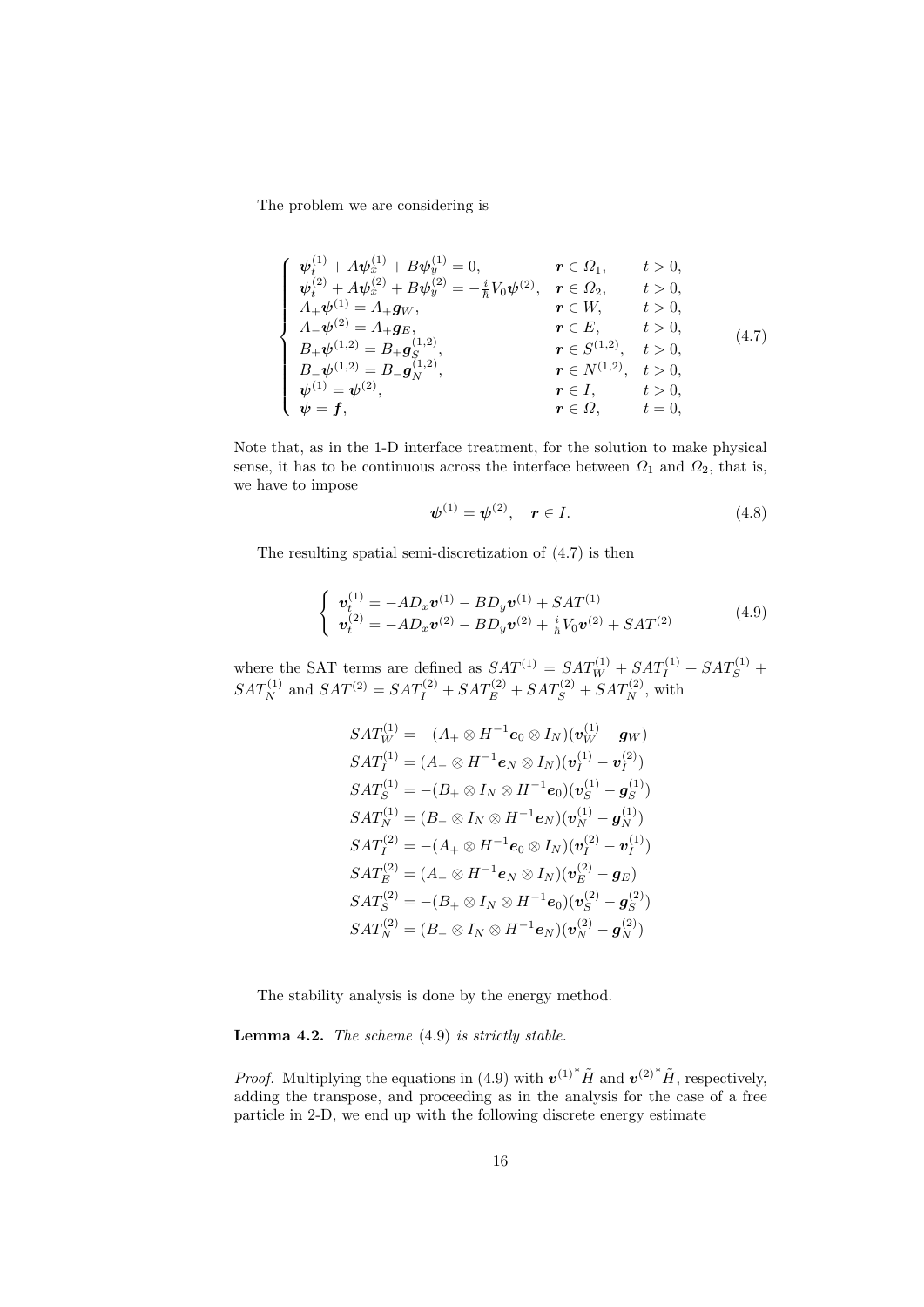$$
\frac{d}{dt} \left( \|\mathbf{v}^{(1)}\|_{\tilde{H}}^2 + \|\mathbf{v}^{(2)}\|_{\tilde{H}}^2 \right) = \mathbf{v}^{(1)^*} \tilde{H} \mathbf{v}_t^{(1)} + (\mathbf{v}_t^{(1)})^* \tilde{H} \mathbf{v}^{(1)} + \mathbf{v}^{(2)^*} \tilde{H} \mathbf{v}_t^{(2)} + (\mathbf{v}_t^{(2)})^* \tilde{H} \mathbf{v}^{(2)}
$$
\n
$$
= -\mathbf{v}^{(1)^*} \tilde{H} (AD_x + BD_y) \mathbf{v}^{(1)} + \mathbf{v}^{(1)^*} \tilde{H} (SAT^{(1)})
$$
\n
$$
-\mathbf{v}^{(1)^*} (AD_x + BD_y)^* \tilde{H} \mathbf{v}^{(1)} + (SAT^{(1)})^* \tilde{H} \mathbf{v}^{(1)}
$$
\n
$$
-\mathbf{v}^{(2)^*} \tilde{H} (AD_x + BD_y) \mathbf{v}^{(2)} + \mathbf{v}^{(2)^*} \tilde{H} (SAT^{(2)})
$$
\n
$$
-\mathbf{v}^{(2)^*} (AD_x + BD_y)^* \tilde{H} \mathbf{v}^{(2)} + (SAT^{(2)})^* \tilde{H} \mathbf{v}^{(2)}
$$
\n
$$
+\mathbf{v}^{(2)^*} \tilde{H} (\frac{i}{\hbar} V_0) \mathbf{v}^{(2)} + \mathbf{v}^{(2)^*} (\frac{i}{\hbar} V_0)^* \tilde{H} \mathbf{v}^{(2)}
$$
\n
$$
= 0
$$
\n
$$
= BT_W + BT_I + BT_E + BT_S + BT_N
$$

where the boundary terms are as follows

# Western boundary

$$
BT_W = \underbrace{\mathbf{v}_W^{(1)*}(A_+ \otimes H)\mathbf{v}_W^{(1)} + \mathbf{v}_W^{(1)*}(A_- \otimes H)\mathbf{v}_W^{(1)}}_{\text{from }SBP^{(1)}} - \underbrace{\mathbf{v}_W^{(1)*} - \mathbf{g}_W\mathbf{v}_W^{(1)}}_{\text{from }SAT_W^{(1)}} - \underbrace{(\mathbf{v}_W^{(1)*} - \mathbf{g}_W)^*(A_+ \otimes H)\mathbf{v}_W^{(1)}}_{\leq 0}
$$
\n
$$
= \underbrace{\mathbf{v}_W^{(1)*}(A_- \otimes H)\mathbf{v}_W^{(1)}}_{\leq 0} - (\mathbf{v}_W^{(1)} - \mathbf{g}_W)^*(A_+ \otimes H)(\mathbf{v}_W^{(1)} - \mathbf{g}_W) + \underbrace{\mathbf{g}_W^*(A_+ \otimes H)\mathbf{g}_W}_{\text{known data}}
$$

Interface

$$
BT_{I} = \underbrace{-\boldsymbol{v}_{I}^{(1)*}(A_{+} \otimes H)\boldsymbol{v}_{I}^{(1)} - \boldsymbol{v}_{I}^{(1)*}(A_{-} \otimes H)\boldsymbol{v}_{I}^{(1)}}_{\text{from }SBP^{(1)}} \n+ \underbrace{\boldsymbol{v}_{I}^{(1)*}(A_{-} \otimes H)(\boldsymbol{v}_{I}^{(1)} - \boldsymbol{v}_{I}^{(2)}) + (\boldsymbol{v}_{I}^{(1)} - \boldsymbol{v}_{I}^{(2)})^{*}(A_{-} \otimes H)\boldsymbol{v}_{I}^{(1)}}_{\text{from } SAT_{I}^{(1)}, (SAT_{I}^{(1)})^{*}} \n+ \underbrace{\boldsymbol{v}_{I}^{(2)*}(A_{+} \otimes H)\boldsymbol{v}_{I}^{(2)} + \boldsymbol{v}_{I}^{(2)*}(A_{-} \otimes H)\boldsymbol{v}_{I}^{(2)}}_{\text{from } SBP^{(2)}} \n- \underbrace{\boldsymbol{v}_{I}^{(2)*}(A_{+} \otimes H)(\boldsymbol{v}_{I}^{(2)} - \boldsymbol{v}_{I}^{(1)}) - (\boldsymbol{v}_{I}^{(2)} - \boldsymbol{v}_{I}^{(1)})^{*}(A_{+} \otimes H)\boldsymbol{v}_{I}^{(2)}}_{\text{from } SAT_{I}^{(2)}, (SAT_{I}^{(2)})^{*}} \n= - (\boldsymbol{v}_{I}^{(1)} - \boldsymbol{v}_{I}^{(2)})^{*}(A_{+} \otimes H)(\boldsymbol{v}_{I}^{(1)} - \boldsymbol{v}_{I}^{(2)}) + (\boldsymbol{v}_{I}^{(1)} - \boldsymbol{v}_{I}^{(2)})^{*}(A_{-} \otimes H)(\boldsymbol{v}_{I}^{(1)} - \boldsymbol{v}_{I}^{(2)}) \n\leq 0
$$

Eastern boundary Similarly as for the western boundary and analogous to the one dimensional case,  $BT_E$  will be

$$
BT_E = \underbrace{-\boldsymbol{v}_E^{(2)^*}(A_+ \otimes H) \boldsymbol{v}_E^{(2)}}_{\leq 0} + \underbrace{(\boldsymbol{v}_E^{(2)} - \boldsymbol{g}_E)^*(A_- \otimes H) (\boldsymbol{v}_E^{(2)} - \boldsymbol{g}_E)}_{\leq 0} \underbrace{-\boldsymbol{g}_E^*(A_- \otimes H) \boldsymbol{g}_E}_{\text{known data}}
$$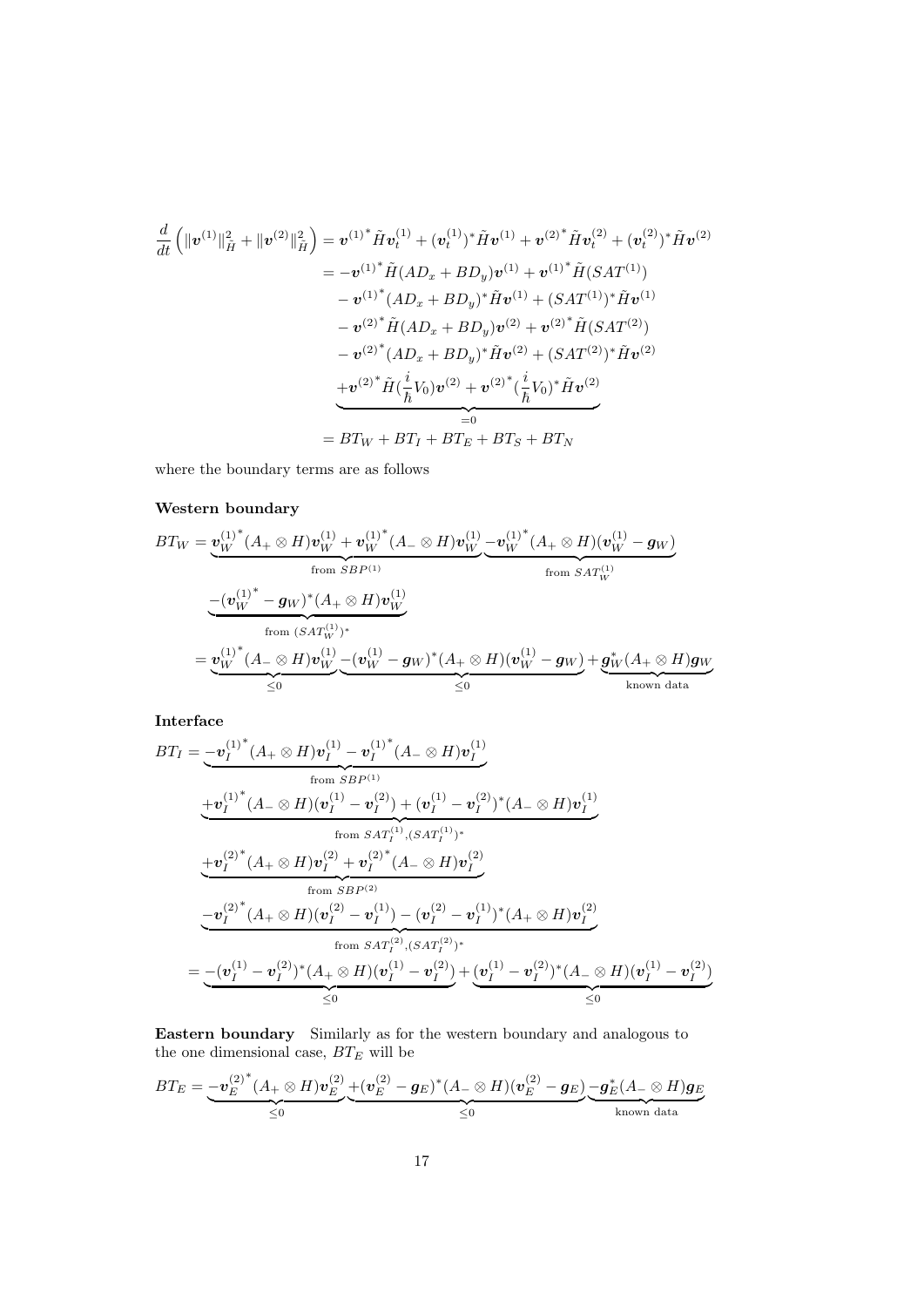#### Southern boundary

$$
BT_S = \underbrace{\boldsymbol{v}_S^{(1)^*}(B_- \otimes H)\boldsymbol{v}_S^{(1)} + (\boldsymbol{v}_S^{(2)})^*(B_- \otimes H)\boldsymbol{v}_S^{(2)}}_{\leq 0}
$$
\n
$$
-\underbrace{(\boldsymbol{v}_S^{(1)} - \boldsymbol{g}_S^{(1)})^*(B_+ \otimes H)(\boldsymbol{v}_S^{(1)} - \boldsymbol{g}_S^{(1)}) - (\boldsymbol{v}_S^{(2)} - \boldsymbol{g}_S^{(2)})^*(B_+ \otimes H)(\boldsymbol{v}_S^{(2)} - \boldsymbol{g}_S^{(2)})}_{\leq 0}
$$
\n
$$
+\underbrace{\boldsymbol{g}_S^{(1)^*}(B_+ \otimes H)\boldsymbol{g}_S^{(1)} + \boldsymbol{g}_S^{(2)^*}(B_+ \otimes H)\boldsymbol{g}_S^{(2)}}_{\text{known data}}
$$

Northern boundary

$$
BT_N = \underbrace{-\boldsymbol{v}_N^{(1)^*}(B_+ \otimes H)\boldsymbol{v}_N^{(1)} - \boldsymbol{v}_N^{(2)^*}(B_+ \otimes H)\boldsymbol{v}_N^{(2)}}_{\leq 0}
$$
  
\n
$$
+ (\boldsymbol{v}_N^{(1)} - \boldsymbol{g}_N^{(1)})^*(B_- \otimes H)(\boldsymbol{v}_N^{(1)} - \boldsymbol{g}_N^{(1)}) + (\boldsymbol{v}_N^{(2)} - \boldsymbol{g}_N^{(2)})^*(B_- \otimes H)(\boldsymbol{v}_N^{(2)} - \boldsymbol{g}_N^{(2)})
$$
  
\n
$$
- \underbrace{\boldsymbol{g}_N^{(1)^*}(B_- \otimes H)\boldsymbol{g}_N^{(1)} - \boldsymbol{g}_N^{(2)^*}(B_- \otimes H)\boldsymbol{g}_N^{(2)}}_{\text{known data}}
$$

Thus, the discrete solution growth rate is bounded by the continuous growth rate and hence the semi-discretization [\(4.9\)](#page-17-1) is strictly stable.  $\Box$ 

#### <span id="page-19-0"></span>4.4 Convergence study

To verify the performance of the discretization, an error convergence analysis is performed, using the same method and definitions as for the one dimensional case, in Section [3.4,](#page-10-0) except of course for the extra dimension and related implications. Again, the analytic plane wave solution derived in Section [2.1](#page-4-1) is used as a reference solution, but we now consider an angle of incidence  $\alpha = 30^{\circ}$ . The domain is composed by a rectangle with dimensions  $x \in [0, 500]$ nm,  $y \in [0, 250]$ nm. The error is analyzed at  $t = 1 \cdot 10^{-13}$  s for each numerical solution, corresponding to the 257th time step, having each time step a size of  $k = 3.8911 \cdot 10^{-16}s$ , conservatively below the CFL condition. The results of the convergence study, which is otherwise carried out in the same way as for the one dimensional prob-lem, are presented in Table [2.](#page-20-0) The achieved global convergence rate is  $p + 1$  for an SBP operator of order 2p, which was theoretically expected.

### <span id="page-19-1"></span>4.5 Simulations of Klein-tunneling

The transmission probability as a function of angle of incidence will look different for different fermion energies and for different barrier height energies. In our simulations we have used the energies presented in [\[3\]](#page-23-0) - a fermion energy of 80 meV and a barrier height of 200 meV. An illustration of the simulated phenomenon for an angle of incidence of  $15^{\circ}$  is shown in Figure [5.](#page-21-0)

As in the one-dimensional case, it can be seen that the frequency of the wavepacket components changes within the barrier, increasing with the heighten of the barrier's potential. An additional observation in this two-dimensional case is that the direction of travel of the fermion changes within the barrier. This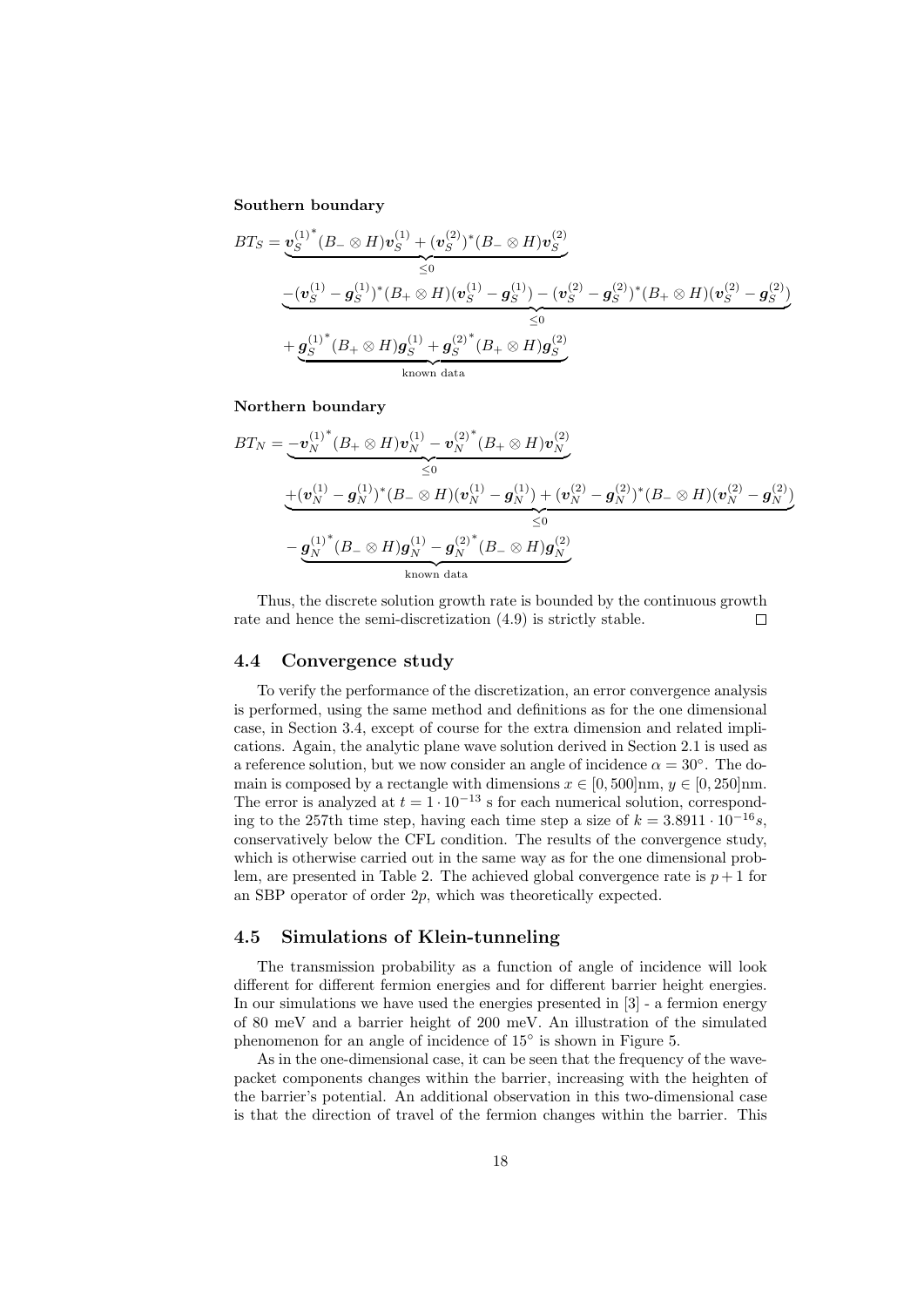<span id="page-20-0"></span>Table 2: Error and error convergence rates, according to Eq. [3.13,](#page-10-1) for SBP operators with different orders of accuracy. Note that the global convergence rate is  $p + 1$  for an SBP operator of order 2p, which is expected, exactly as in the one dimensional case. The domain is 500 nm wide and 250 nm high.

| $N_x$ | $N_{\rm u}$ | 2nd        | $q^{(2)}$ | 4th         | $q^{(\bar{4})}$ | 6th         | $q^{(6)}$ |
|-------|-------------|------------|-----------|-------------|-----------------|-------------|-----------|
| 41    | 21          | $9.19e-07$ |           | 3.66e-07    |                 | $2.36e-07$  |           |
| 81    | 41          | 3.18e-07   | $1.53\,$  | 3.07e-08    | 3.57            | $3.21e-08$  | 2.88      |
| 161   | 81          | 8.07e-08   | 1.98      | $2.68e-0.9$ | 3.52            | $2.61e-0.9$ | 3.62      |
| 321   | 161         | $2.02e-08$ | 2.00      | $2.82e-10$  | 3.25            | 1.74e-10    | 3.90      |
| $N_x$ | $N_{\rm u}$ | 8th        | $q^{(8)}$ | 10th        | $q^{(10)}$      |             |           |
| 41    | 21          | 2.66e-07   |           | $4.33e-07$  |                 |             |           |
| 81    | 41          | $2.39e-08$ | 3.48      | $3.56e-08$  | 3.60            |             |           |
| 161   | 81          | 8.78e-10   | 4.77      | $7.21e-10$  | 5.63            |             |           |
| 321   | 161         | $2.70e-11$ | 5.02      | $1.21e-11$  | 5.89            |             |           |

suggests that a description similar to Snell's law for electromagnetic refraction could be appropriate also for describing Klein-tunneling in single-layer graphene, as discussed in [\[1\]](#page-23-2).

This type of simulation was carried out with every integer angle of incidence between 0<sup>°</sup> and 75<sup>°</sup>. In this case 40 grid points per wave-length are used, which is sufficient to make the discretization errors negligible. The probability for the fermion to travel through the barrier is estimated for every angle by taking the transmitted mathematical energy and dividing it by the initial mathematical energy of the fermion. From this, the transmission probability as a function of angle of incidence can be computed. In Figure [6](#page-22-1) the results are presented in a polar plot, which includes the theoretically expected transmission probability for the time-independent plane wave solution derived in [\[3\]](#page-23-0). As can be seen, the results do not agree, except for small angles of incidence, up to  $15°$ .

This disagreement is probably due to the different approaches to the problem. Our approach takes into account the time-dependence and the fact that fermions have a finite size. In the simulations the Gaussian envelope used to create an initial wave-packet is about three wavelengths. Even though different widths were tested, the largest more than twice as big as the simulations in Figure [5,](#page-21-0) no significant change in transmission coefficient was observed. This suggests that the discrepancy is not caused by the localization but instead that it is due to the time-dependent approach to the problem.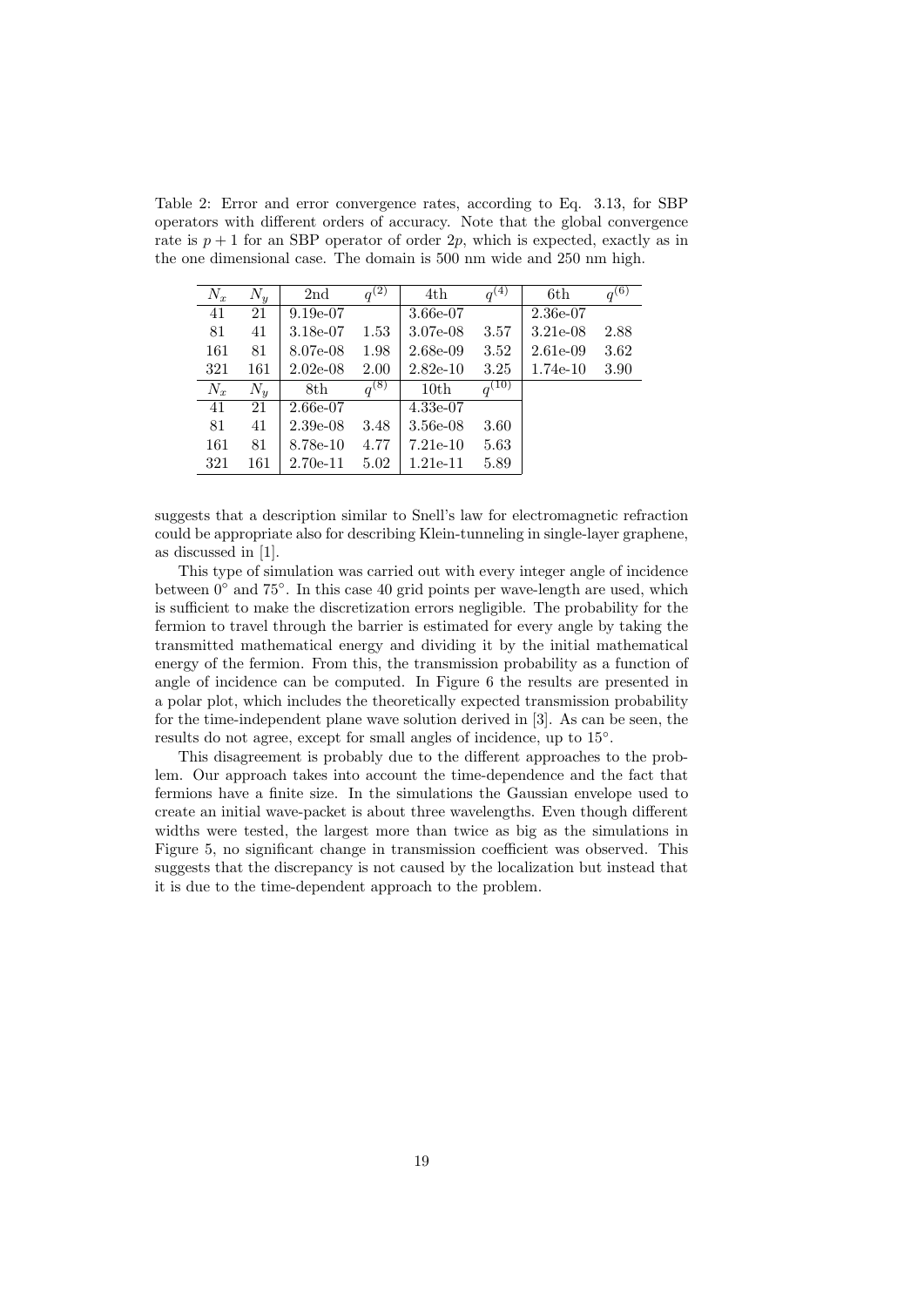<span id="page-21-0"></span>

Figure 5: To the right: a non-normalized probability density function of a simulated massless fermion of energy 80 meV, traveling in single-layer graphene towards a barrier of 200 meV, with an angle of incidence of 15◦ . To the left: the real part of the first component of the spinor. Note that there is a probability for the fermion to reflect back into the left domain when hitting the barrier.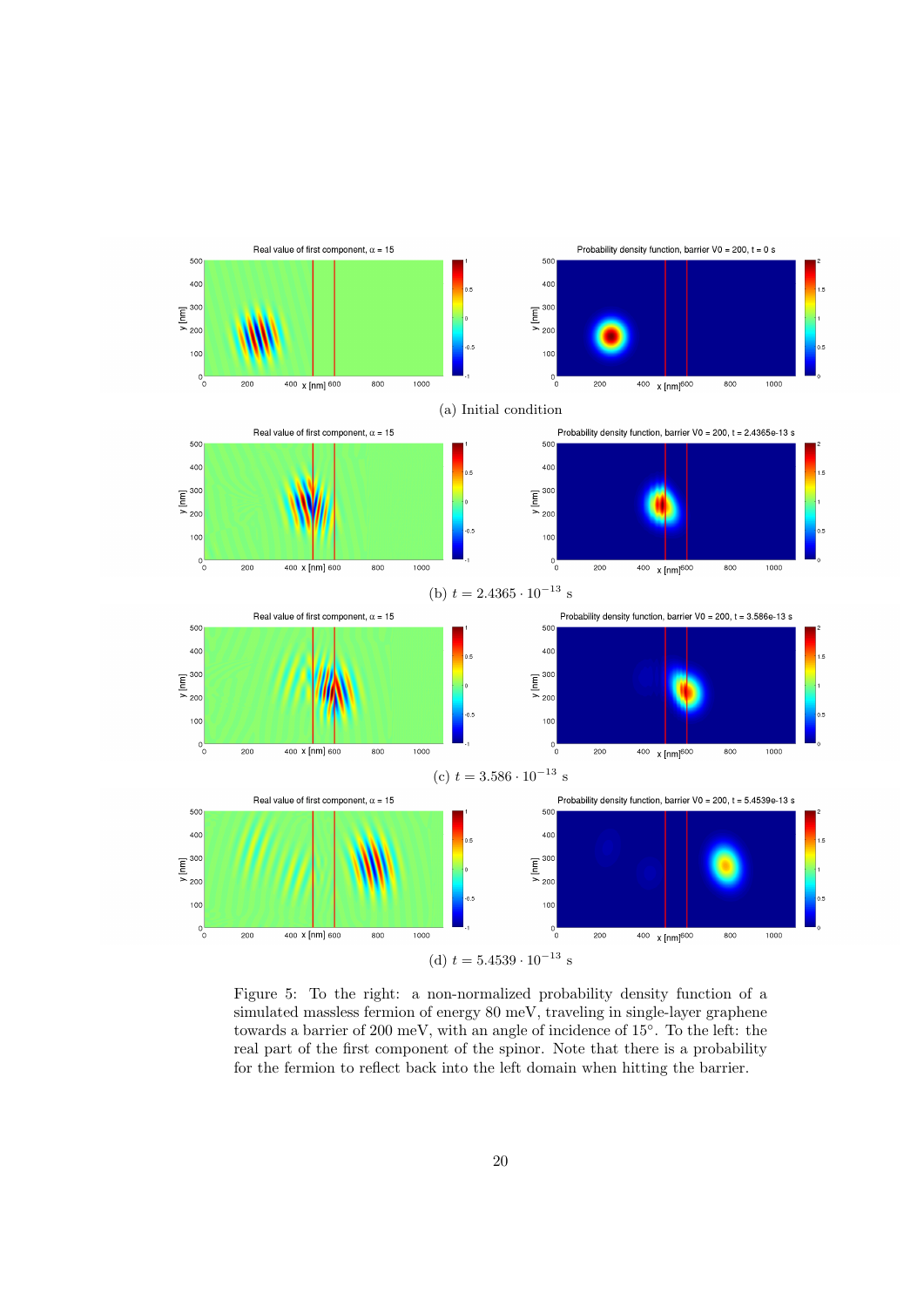<span id="page-22-1"></span>

Figure 6: Transmission probability as function of the angle of incidence for a massless Dirac fermion of energy 80 meV and a barrier energy of 200 meV. Our numerical results for a tenth order semi-discretization in space and a fourth order Runge-Kutta as a time integrator (in blue) are compared with the analytic time-independent plane wave results from [\[3\]](#page-23-0) (in red).

# <span id="page-22-0"></span>5 Conclusion

A strictly stable high-order accurate finite difference scheme for the simulation of time-dependent Klein-tunneling in single-layer graphene was constructed using the Summation-by-Parts–Simultaneous Approximation Term (SBP–SAT) method. The numerical simulations achieved a global error convergence rate of sixth order, using a tenth order SBP-operator, in agreement with the theoretical expectations.

The dynamics of Klein-tunneling in single-layer graphene were studied. We observed that the frequency of the components of the wave-packet changes within the barrier, depending on the height of the potential barrier. Moreover, in the two-dimensional case, the direction of travel of the fermion changes within the barrier, which suggests that a description similar to Snell's law for electromagnetic refraction could be appropriate also for describing Klein-tunneling in single-layer graphene, as discussed in [\[1\]](#page-23-2).

We also compared the numerical transmission probabilities of time-dependent wave-packets across a potential barrier with the analytical plane wave timeindependent results presented in [\[3\]](#page-23-0), by computing the particle transmission probabilities for angles of incidence between  $0^{\circ}$  and  $75^{\circ}$ . The numerical timedependent simulations do not agree with the theoretical stationary results. This discrepancy in the transmission probability may be due to the fact that, instead of plane waves, we model our particles more realistically as time-dependent moving wave-packets. Experiments with different wave-packet sizes indicate that localization is not responsible for the discrepancy, thus it must be caused by time-dependence. This suggests that time-dependent models are essential even for a qualitative understanding of Klein-tunneling in graphene.